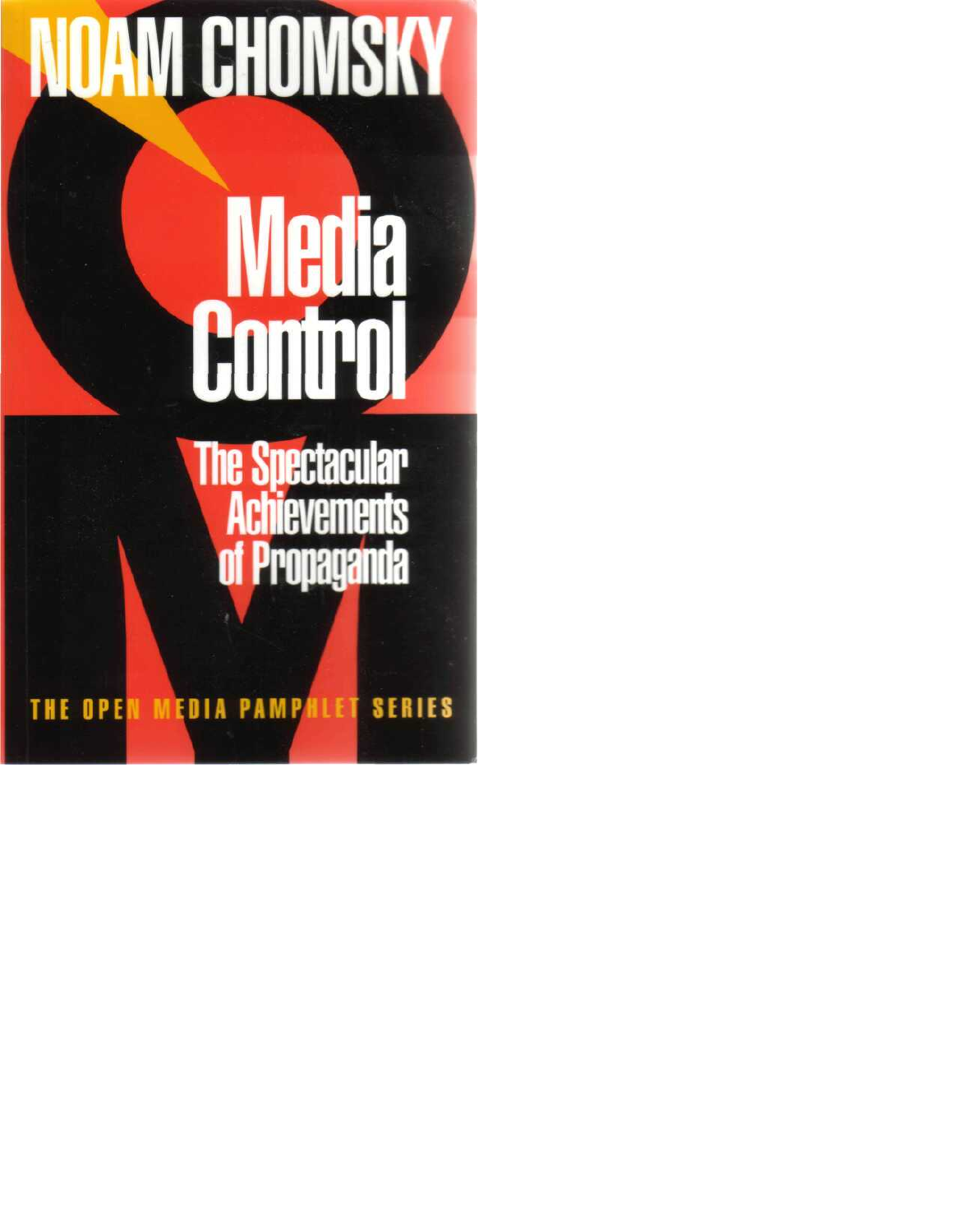"... The issue is whether we want to live in a free society or whether we want to live under what amounts to a form of self-imposed totalitarianism, with the bewildered herd marginalized, directed elsewhere, terrified, screaming patriotic slogans, fearing for their lives and admiring with awe the leader who saved them from destruction, while the educated masses goose-step on command and repeat the slogans they're supposed to repeat and the society deteriorates at home. We end up serving as a mercenary enforcer state, hoping that others are going to pay us to smash up the world . . . "

> -NOAM CHOMSKY, from Media Control: **The Spectacular Achievements** of Propaganda

OPEN MEDIA PAMPHLET SERIES EDITORS **GREG RUGGIERO AND STUART SAHULKA** 



**SEVEN STORIES PRESS 140 Watts Street New York, NY 10013** http://www.sevenstories.com/



**DISTRIBUTED TO THE TRADE** BY PUBLISHERS GROUP WEST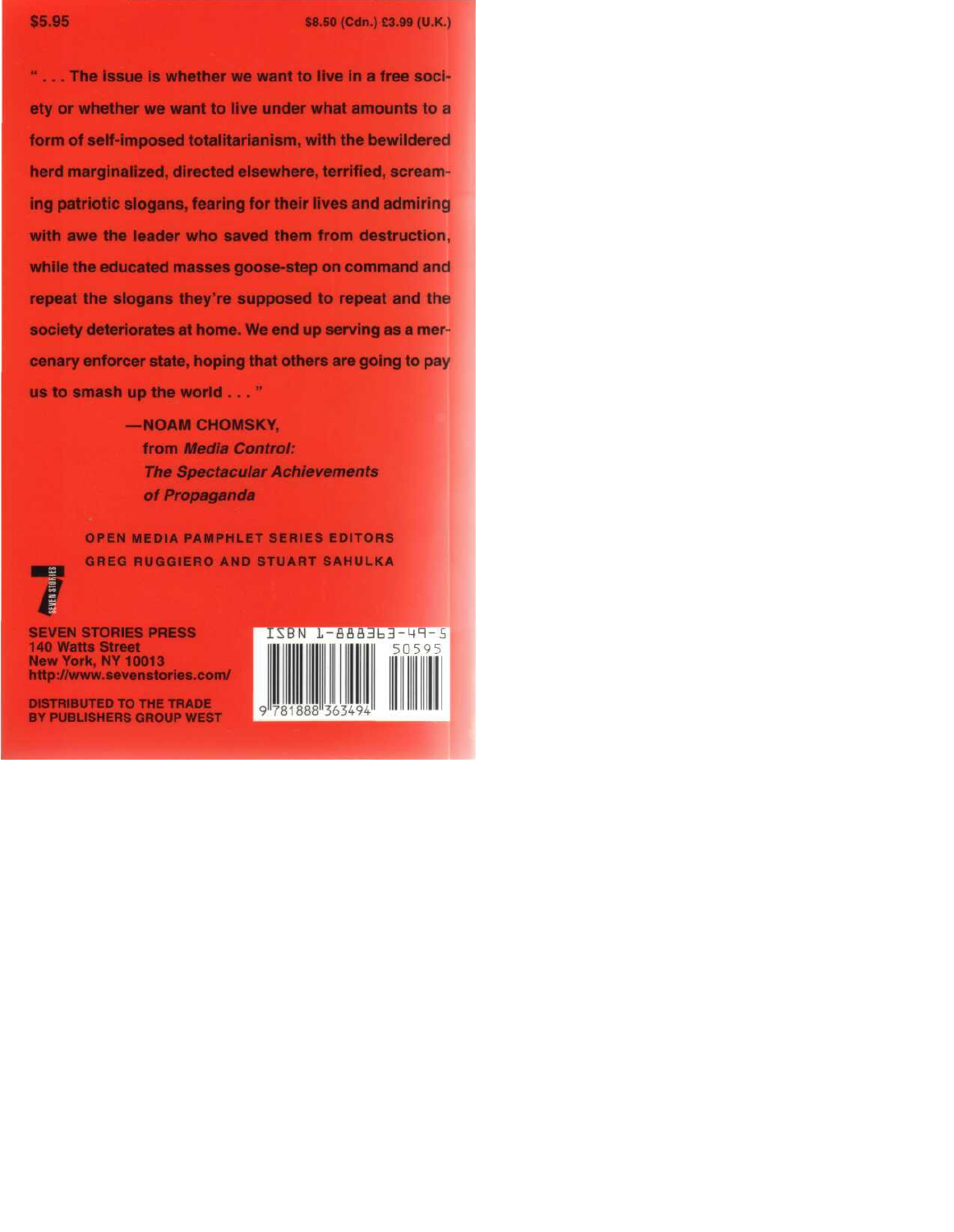

**THE OPEN MEDIA PAMPHLET SERIES**

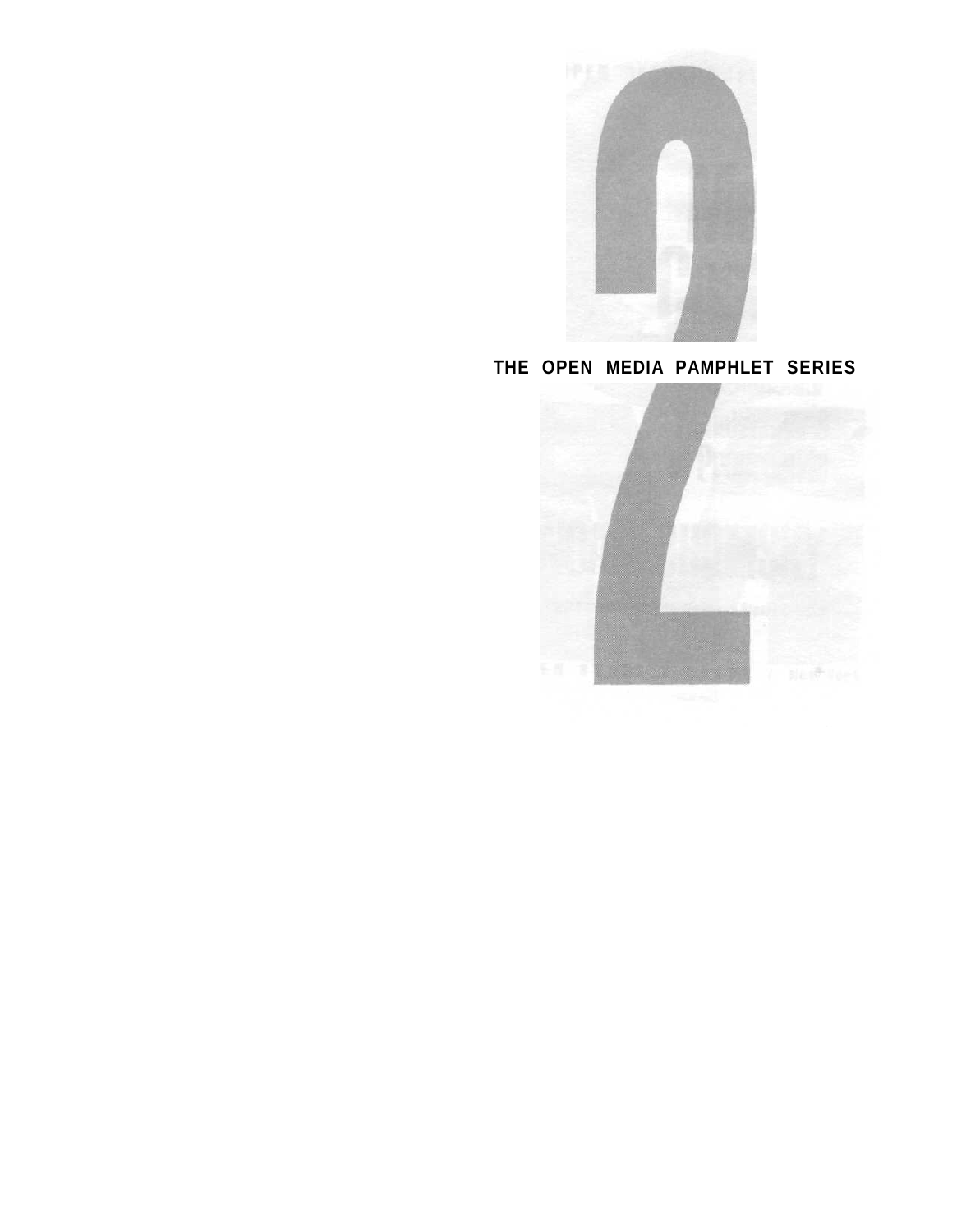

# **Medi** Cont The Spectacular<br>Achievements of Propagan **Ua CHOM**  $\mathbf{Q}$ **Series editors Greg Ruggiero and Stuart Sahulka**  $\overline{1}$ 8 E E N S т ORIES **PRESS New York**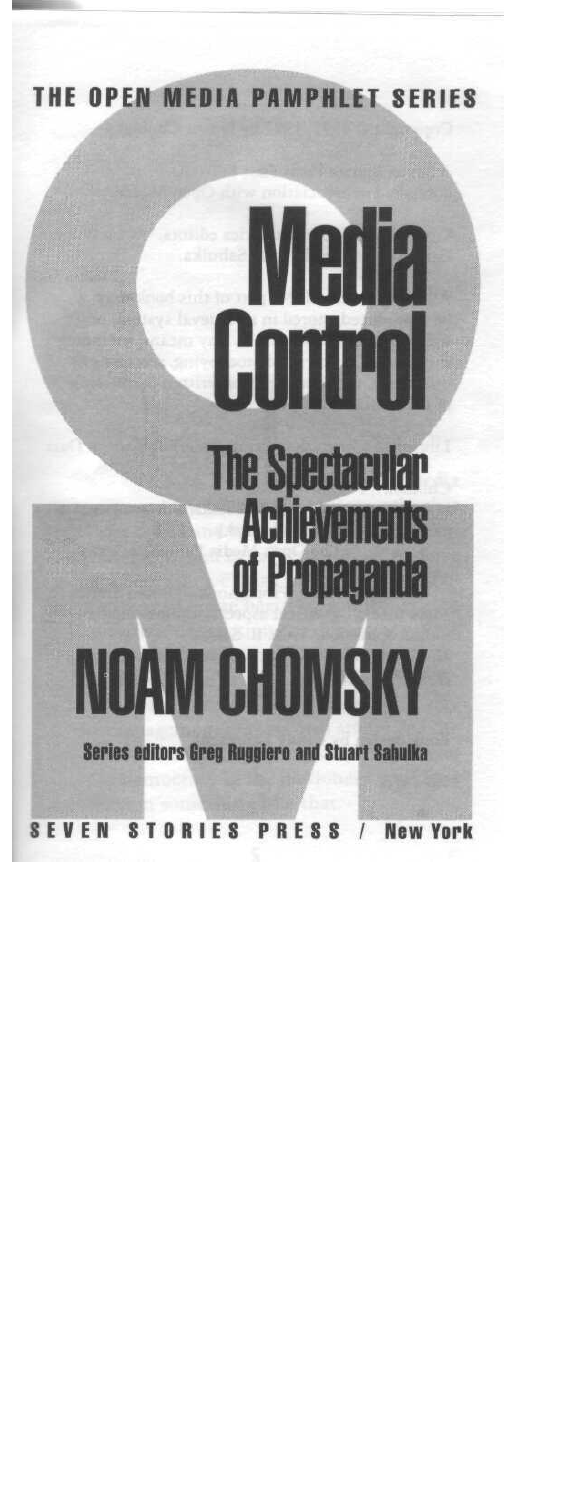Copyright © 1991, 1997 by Noam Chomsky

A Seven Stories Press First Edition, published in association with Open Media.

Open Media Pamphlet Series editors, Greg Ruggiero and Stuart Sahulka.

All rights reserved. No part of this book may be reproduced, stored in a retrieval system, or transmitted in any form, by any means, including mechanical, electric, photocopying, recording or otherwise, without the prior written permission of the publisher.

Library of Congress Cataloging-in-Publication Data

Chomsky, Noam. Media control: the spectacular achievements of propaganda / Noam Chomsky. p. cm. —(The Open Media Pamphlet Series)

ISBN 1-888363-49-5

1. Propaganda. 2. Propaganda—United States. 3. Mass media—Political aspects. 4. Mass media and public opinion. I. Title. II. Series. HM263.C447 1997 303.375—dc21 96-53580

CIP

Book design by Cindy LaBreacht

9876 5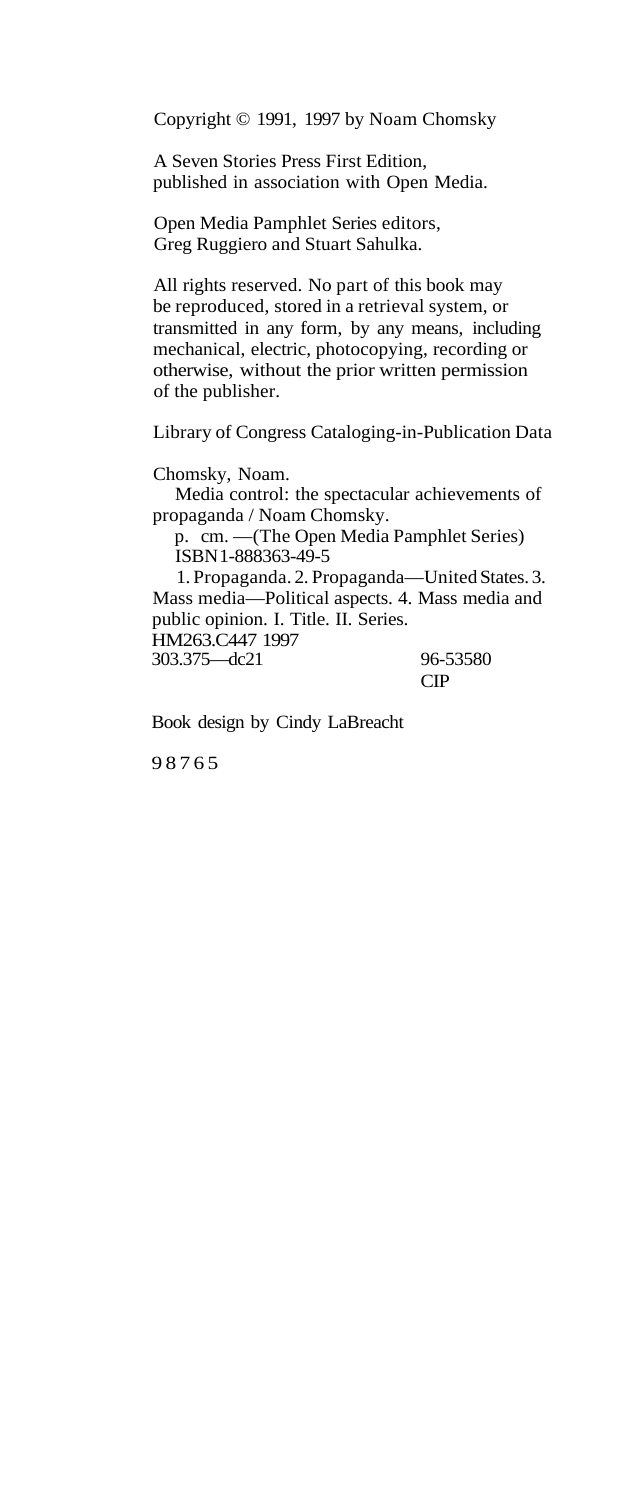The role of the media

in contemporary politics forces us to ask what kind of a world and what kind of a society we want to live in, and in particular in what sense of democracy do we want this to be a democratic society? Let me begin by counter-posing two different conceptions of democracy. One conception of democracy has it that a democratic society is one in which the public has the means to participate in some meaningful way in the management of their own affairs and the means of information are open and free. If you look up democracy in the dictionary you'll get a definition something like that.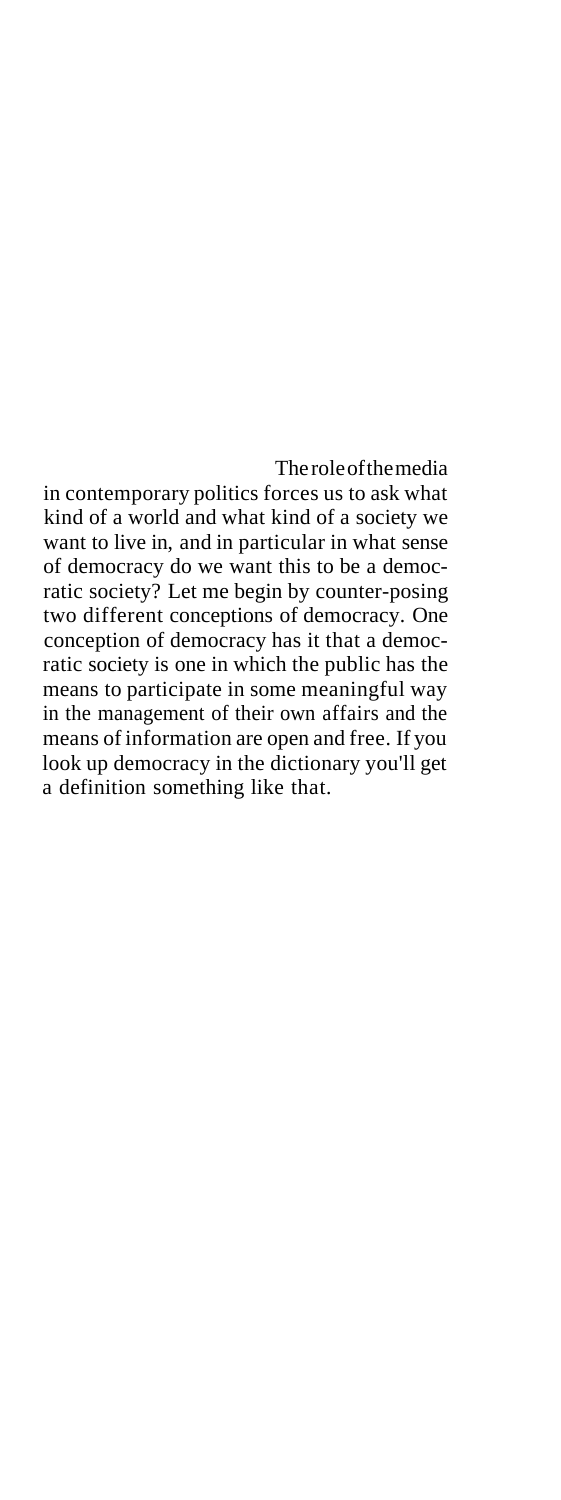An alternative conception of democracy is that the public must be barred from managing of their own affairs and the means of information must be kept narrowly and rigidly controlled. That may sound like an odd conception of democracy, but it's important to understand that it is the prevailing conception. In fact, it has long been, not just in operation, but even in theory. There's a long history that goes back to the earliest modern democratic revolutions in seventeenth century England which largely expresses this point of view. I'm just going to keep to the modern period and say a few words about how that notion of democracy develops and why and how the problem of media and disinformation enters within that context.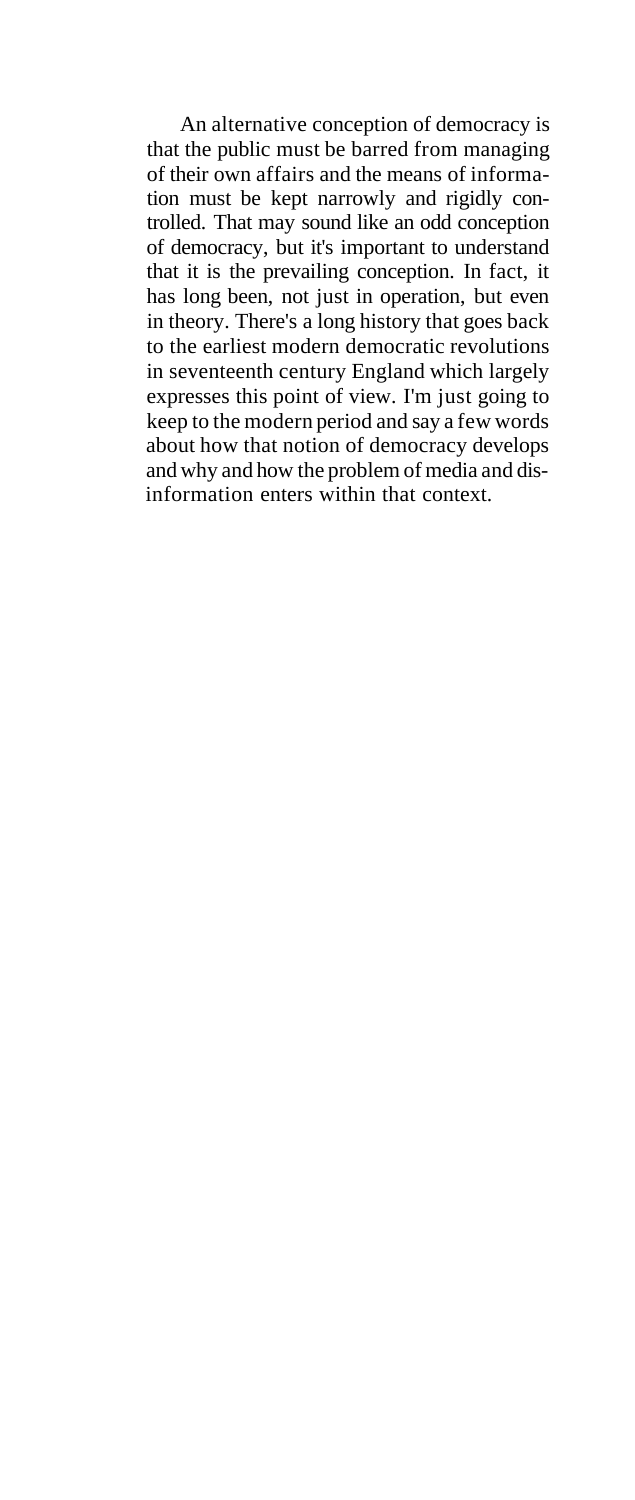### **EARLY HISTORY OF PROPAGANDA**

Let's begin with the first modern government propaganda operation. That was under the Woodrow Wilson Administration. Woodrow Wilson was elected President in 1916 on the platform "Peace Without Victory." That was right in the middle of the World War I. The population was extremely pacifistic and saw no reason to become involved in a European war. The Wilson administration was actually committed to war and had to do something about it. They established a government propaganda commission, called the Creel Commission which succeeded, within six months, in turning a pacifist population into a hysterical, war-mongering population which wanted to destroy everything German, tear the Germans limb from limb, go to war and save the world. That was a major achievement, and it led to a further achievement. Right at that time and after the war the same techniques were used to whip up a hysterical Red Scare, as it was called, which succeeded pretty much in destroying unions and eliminating such dangerous problems as freedom of the press and freedom of political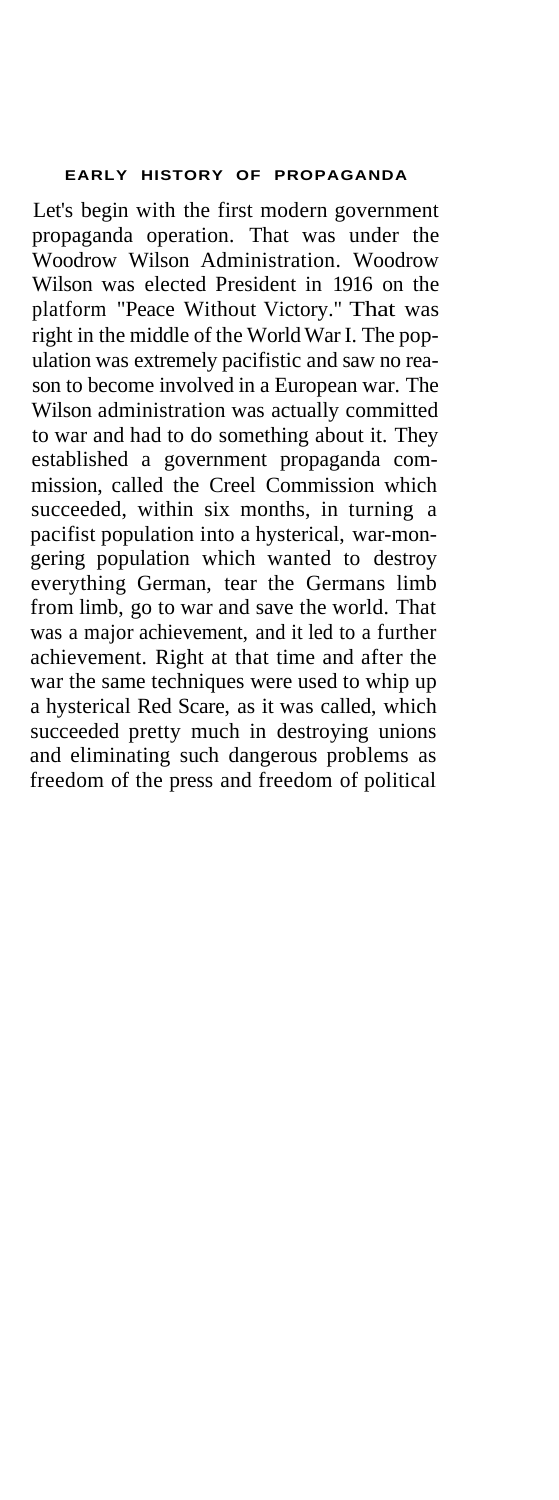thought. There was very strong support from the media, from the business establishment, which in fact organized, pushed much of this work, and it was, in general, a great success.

Among those who participated actively and enthusiastically in Wilson's war were the progressive intellectuals, people of the John Dewey circle, who took great pride, as you can see from their own writings at the time, in having shown that what they called the "more intelligent members of the community," namely, themselves, were able to drive a reluctant population into a war by terrifying them and eliciting jingoist fanaticism. The means that were used were extensive. For example, there was a good deal of fabrication of atrocities by the Huns, Belgian babies with their arms torn off, all sorts of awful things that you still read in history books. Much of it was invented by the British propaganda ministry, whose own commitment at the time, as they put it in their secret deliberations, was "to direct the thought of most of the world." But more crucially they wanted to control the thought of the more intelligent members of the community in the United States, who would then disseminate the propaganda that they were concocting and convert the pacifistic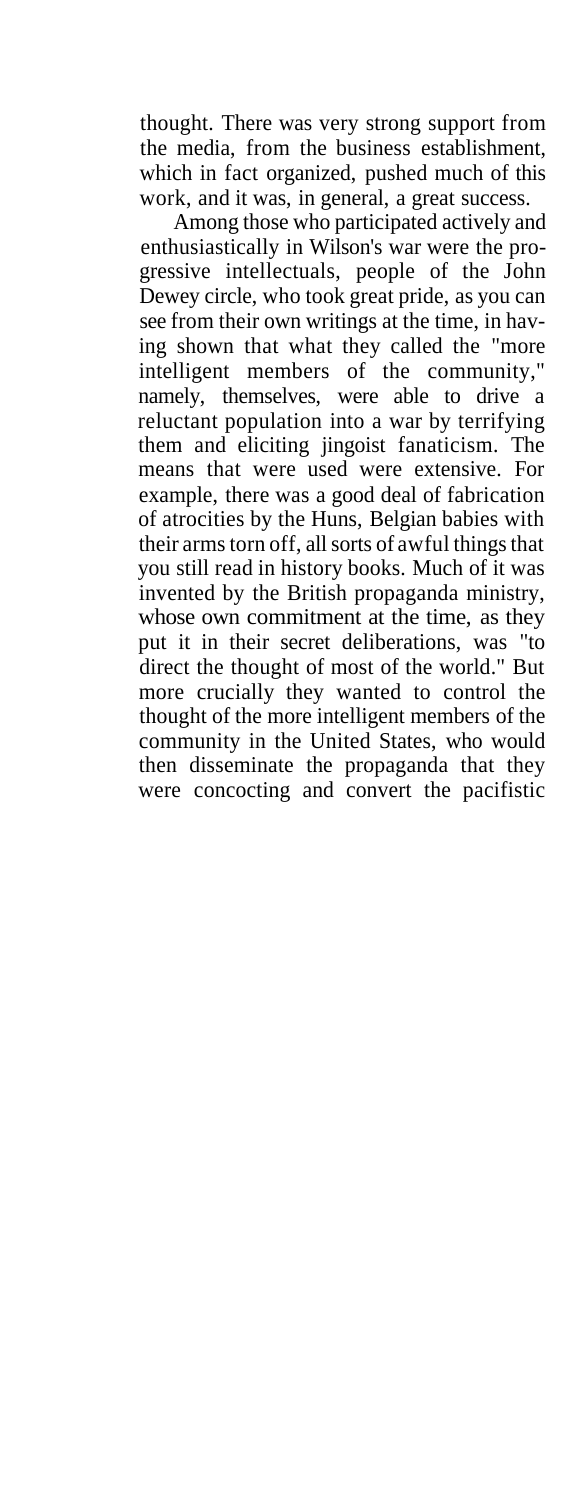country to wartime hysteria. That worked. It worked very well. And it taught a lesson: State propaganda, when supported by the educated classes and when no deviation is permitted from it, can have a big effect. It was a lesson learned by Hitler and many others, and it has been pursued to this day.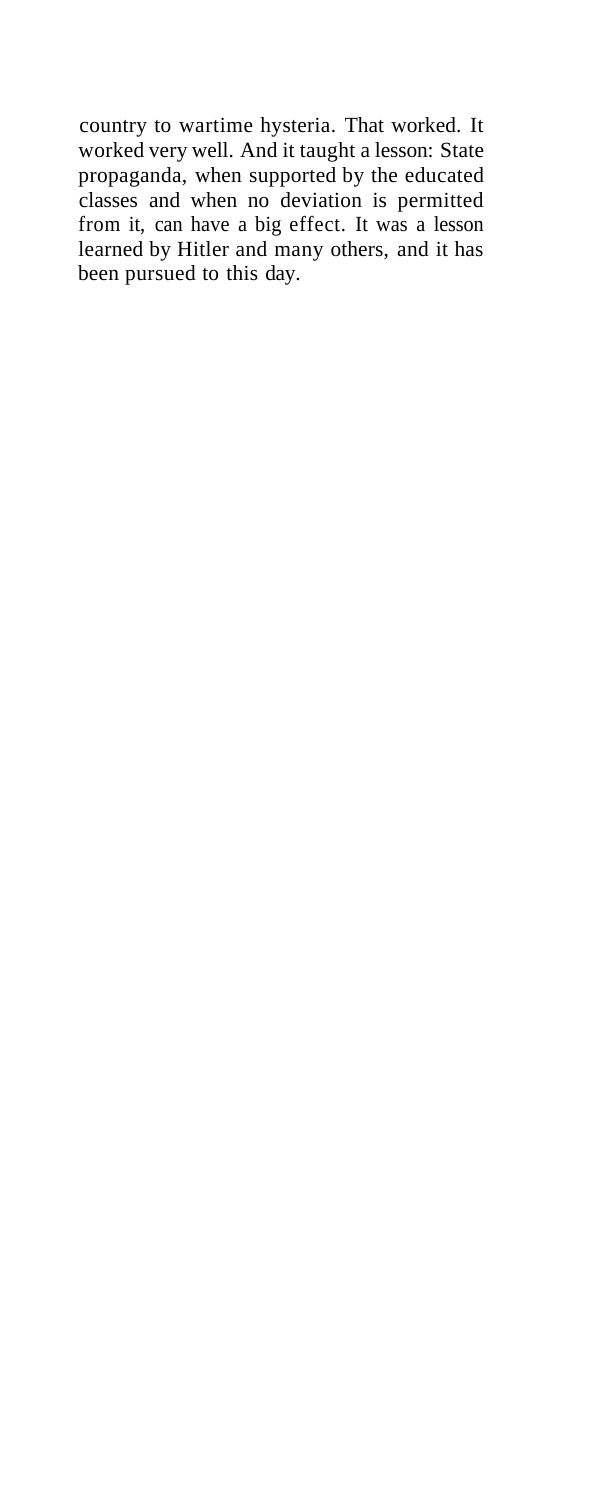## **SPECTATOR DEMOCRACY**

Another group that was impressed by these successes was liberal democratic theorists and leading media figures, like, for example, Walter Lippmann, who was the dean of American journalists, a major foreign and domestic policy critic and also a major theorist of liberal democracy. If you take a look at his collected essays, you'll see that they're subtitled something like "A Progressive Theory of Liberal Democratic Thought." Lippmann was involved in these propaganda commissions and recognized their achievements. He argued that what he called a "revolution in the art of democracy," could be used to "manufacture consent, " that is, to bring about agreement on the part of the public for things that they didn't want by the new techniques of propaganda. He also thought that this was a good idea, in fact, necessary. It was necessary because, as he put it, "the common interests elude public opinion entirely" and can only be understood and managed by a "specialized class "of "responsible men" who are smart enough to figure things out. This theory asserts that only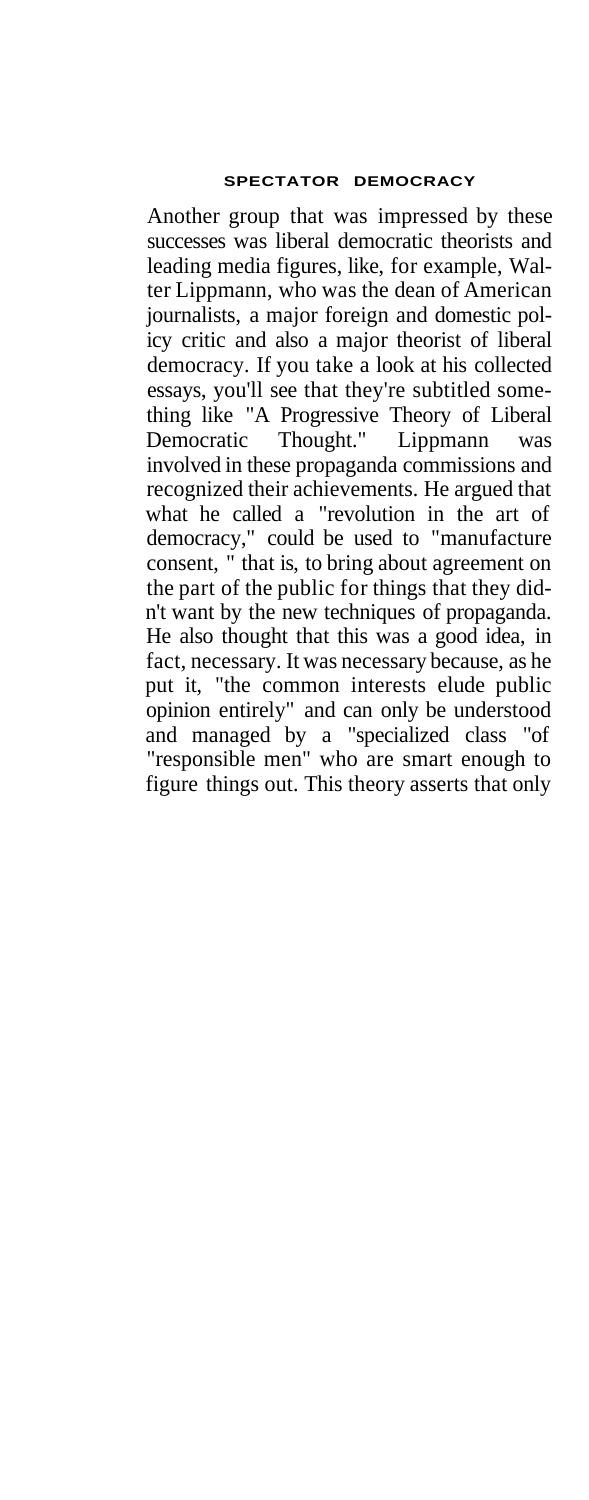a small elite, the intellectual community that the Deweyites were talking about, can understand the common interests, what all of us care about, and that these things "elude the general public." This is a view that goes back hundreds of years. It's also a typical Leninist view. In fact, it has very close resemblance to the Leninist conception that a vanguard of revolutionary intellectuals take state power, using popular revolutions as the force that brings them to state power, and then drive the stupid masses toward a future that they're too dumb and incompetent to envision for themselves. The liberal democratic theory and Marxism-Leninism are very close in their common ideological assumptions. I think that's one reason why people have found it so easy over the years to drift from one position to another without any particular sense of change. It's just a matter of assessing where power is. Maybe there will be a popular revolution, and that will put us into state power; or maybe there won't be, in which case we'll just work for the people with real power: the business community. But we'll do the same thing. We'll drive the stupid masses toward a world that they're too dumb to understand for themselves.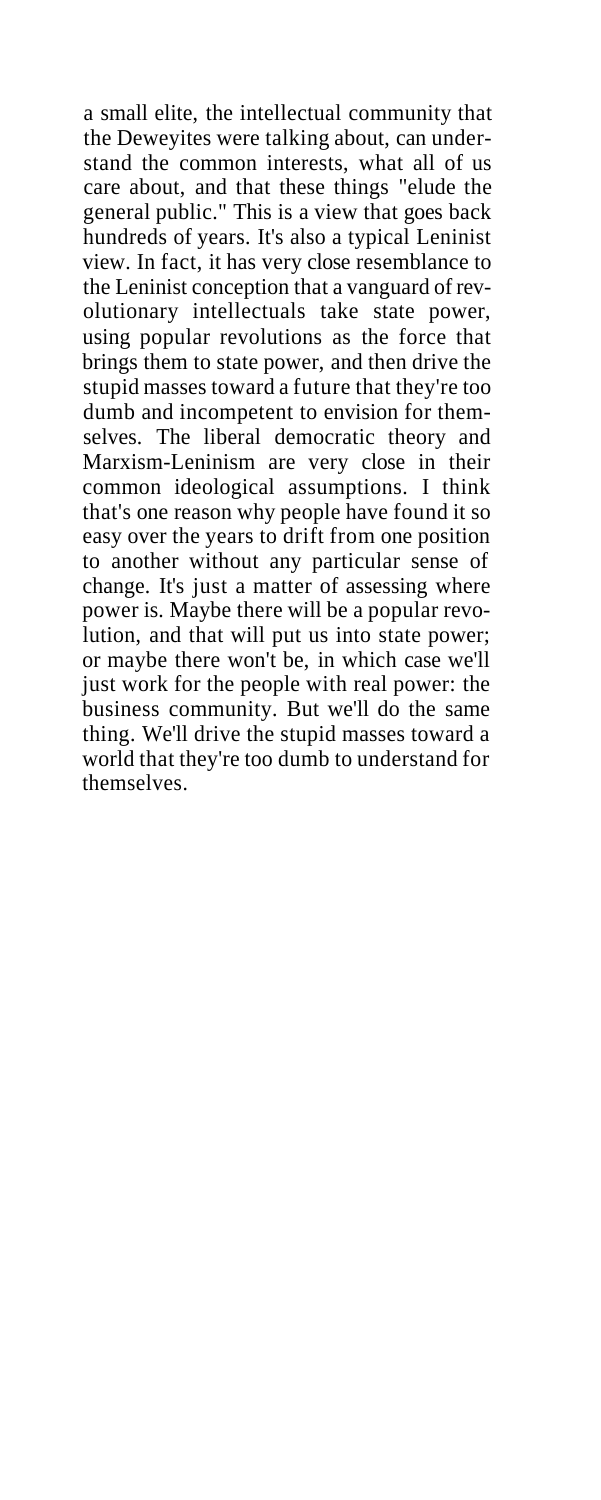Lippmann backed this up by a pretty elaborated theory of progressive democracy. He argued that in a properly functioning democracy there are classes of citizens. There is first of all the class of citizens who have to take some active role in running general affairs. That's the specialized class. They are the people who analyze, execute, make decisions, and run things in the political, economic, and ideological systems. That's a small percentage of the population. Naturally, anyone who puts these ideas forth is always part of that small group, and they're talking about what to do about *those others.* Those others, who are out of the small group, the big majority of the population, they are what Lippmann called "the bewildered herd." We have to protect ourselves from "the trampling and roar of a bewildered herd". Now there are two "functions" in a democracy: The specialized class, the responsible men, carry out the executive function, which means they do the thinking and planning and understand the common interests. Then, there is the bewildered herd, and they have a function in democracy too. Their function in a democracy, he said, is to be "spectators," not participants in action. But they have more of a function than that, because it's a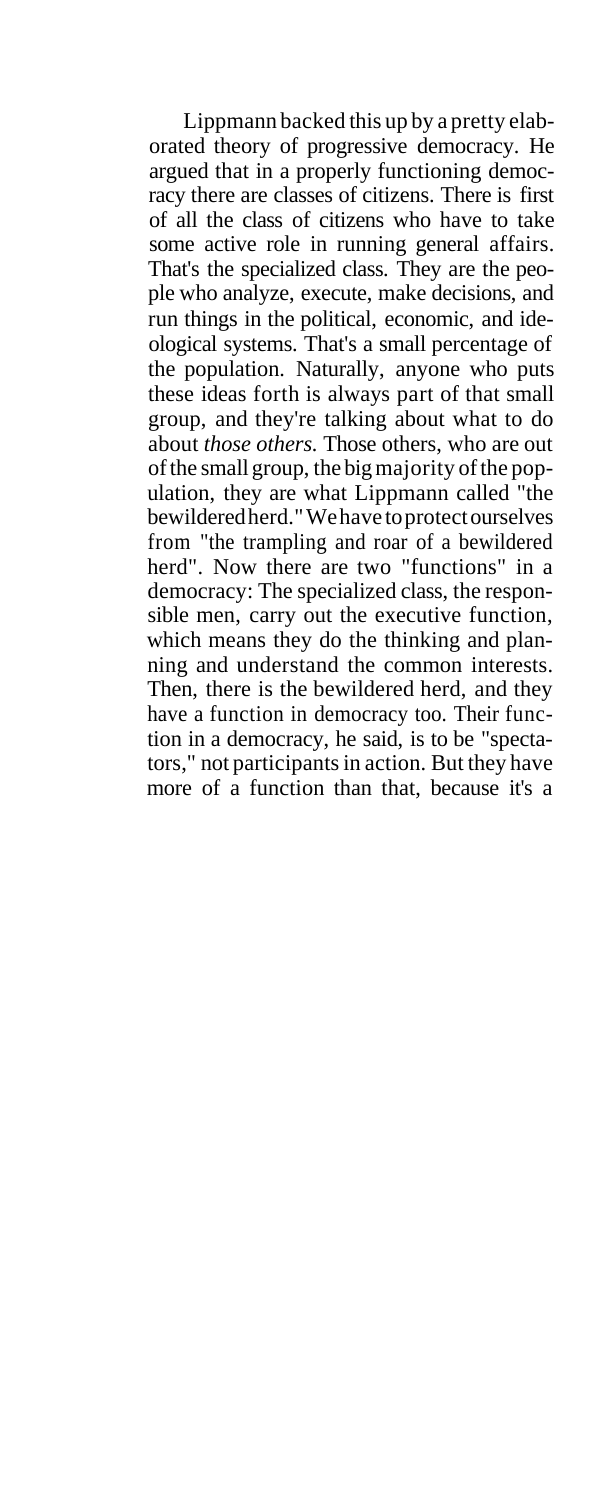democracy. Occasionally they are allowed to lend their weight to one or another member of the specialized class. In other words, they're allowed to say, "We want you to be our leader" or "We want *you* to be our leader." That's because it's a democracy and not a totalitarian state. That's called an election. But once they've lent their weight to one or another member of the specialized class they're supposed to sink back and become spectators of action, but not participants. That's in a properly functioning democracy.

And there's a logic behind it. There's even a kind of compelling moral principle behind it. The compelling moral principle is that the mass of the public are just too stupid to be able to understand things. If they try to participate in managing their own affairs, they're just going to cause trouble. Therefore, it would be immoral and improper to permit them to do this. We have to tame the bewildered herd, not allow the bewildered herd to rage and trample and destroy things. It's pretty much the same logic that says that it would be improper to let a three-year-old run across the street. You don't give a three-year-old that kind of freedom because the three-year-old doesn't know how to handle that freedom.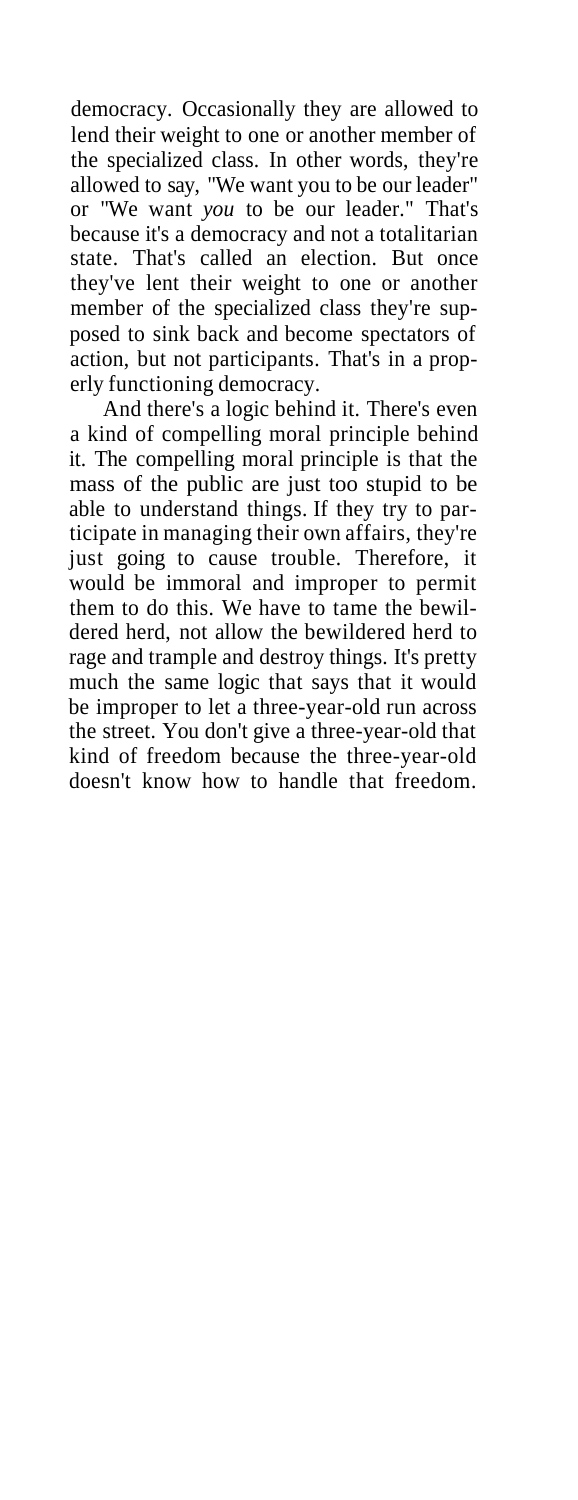Correspondingly, you don't allow the bewildered herd to become participants in action. They'll just cause trouble.

So we need something to tame the bewildered herd, and that something is this new revolution in the art of democracy: the manufacture of consent. The media, the schools, and popular culture have to be divided. For the political class and the decision makers they have to provide them some tolerable sense of reality, although they also have to instill the proper beliefs. Just remember, there is an unstated premise here. The unstated premise —and even the responsible men have to disguise this from themselves—has to do with the question of how they get into the position where they have the authority to make decisions. The way they do that, of course, is by serving people with *real* power. The people with real power are the ones who own the society, which is a pretty narrow group. If the specialized class can come along and say, I can serve your interests, then they'll be part of the executive group. You've got to keep that quiet. That means they have to have instilled in them the beliefs and doctrines that will serve the interests of private power. Unless they can master that skill, they're not part of the spe-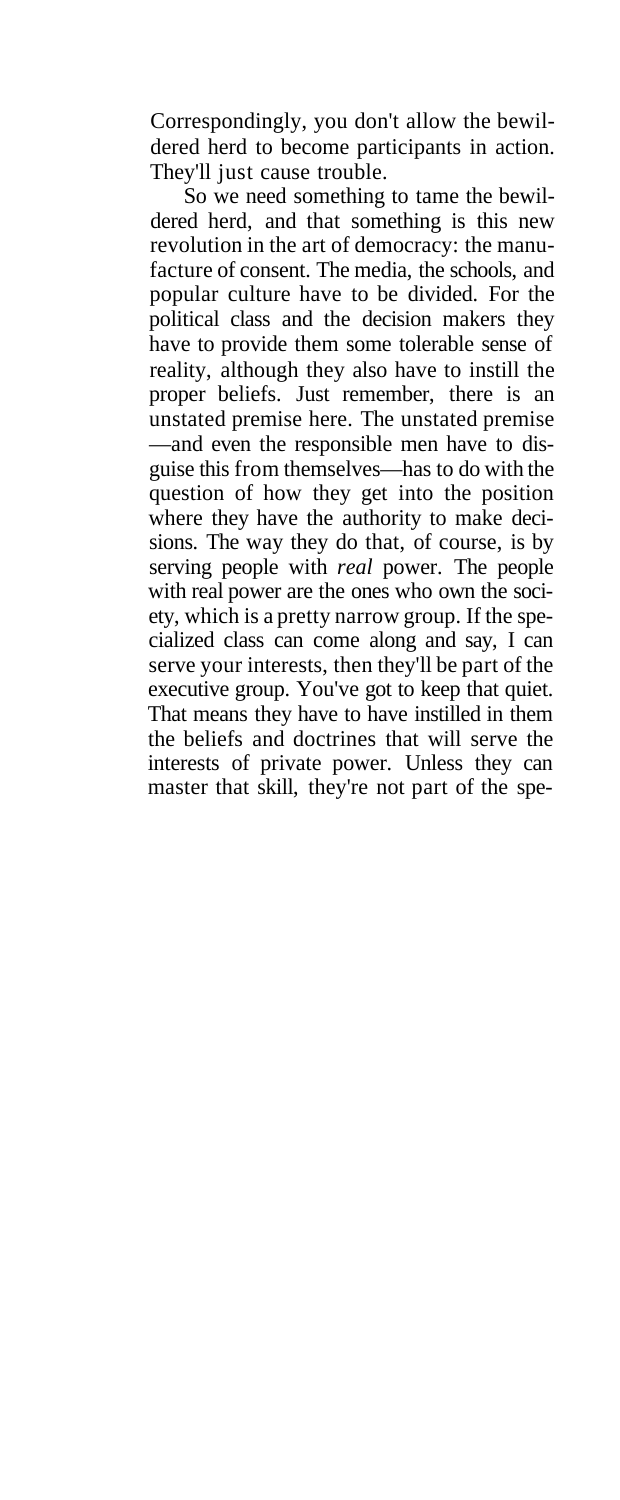cialized class. So we have one kind of educational system directed to the responsible men, the specialized class. They have to be deeply indoctrinated in the values and interests of private power and the state-corporate nexus that represents it. If they can achieve that, then they can be part of the specialized class. The rest of the bewildered herd basically just have to be distracted. Turn their attention to something else. Keep them out of trouble. Make sure that they remain at most spectators of action, occasionally lending their weight to one or another of the real leaders, who they may select among.

This point of view has been developed by lots of other people. In fact, it's pretty conventional. For example, the leading theologian and foreign policy critic Reinhold Niebuhr, sometimes called "the theologian of the establishment, " the guru of George Kennan and the Kennedy intellectuals, put it that rationality is a very narrowly restricted skill. Only a small number of people have it. Most people are guided by just emotion and impulse. Those of us who have rationality have to create "necessary illusions" and emotionally potent "oversimpli-fications" to keep the naive simpletons more or less on course. This became a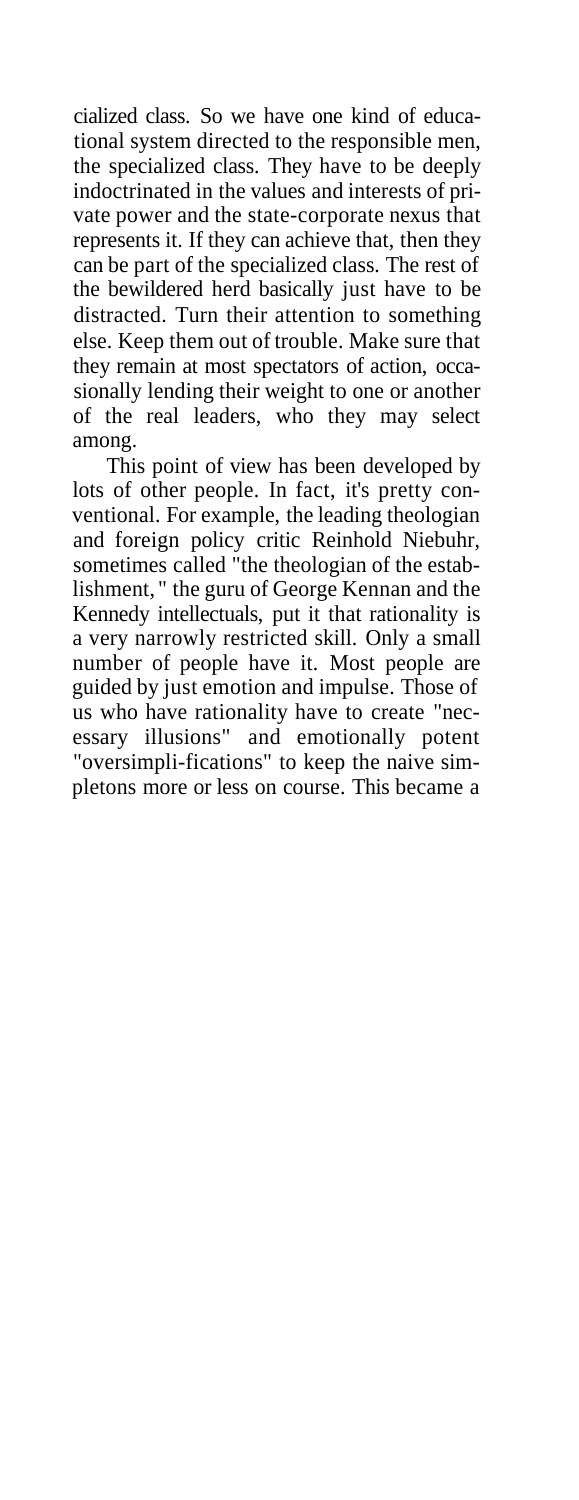substantial part of contemporary political science. In the 1920s and early 1930s, Harold Lasswell, the founder of the modern field of communications and one of the leading American political scientists, explained that we should not succumb to "democratic dogmatisms about men being the best judges of their own interests." Because they're not. We're the best judges of the public interests. Therefore, just out of ordinary morality, we have to make sure that they don't have an opportunity to act on the basis of their misjudgments. In what is nowadays called a totalitarian state, or a military state, it's easy. You just hold a bludgeon over their heads, and if they get out of line you smash them over the head. But as society has become more free and democratic, you lose that capacity. Therefore you have to turn to the techniques of propaganda. The logic is clear. Propaganda is to a democracy what the bludgeon is to a totalitarian state. That's wise and good because, again, the common interests elude the bewildered herd. They can't figure them out.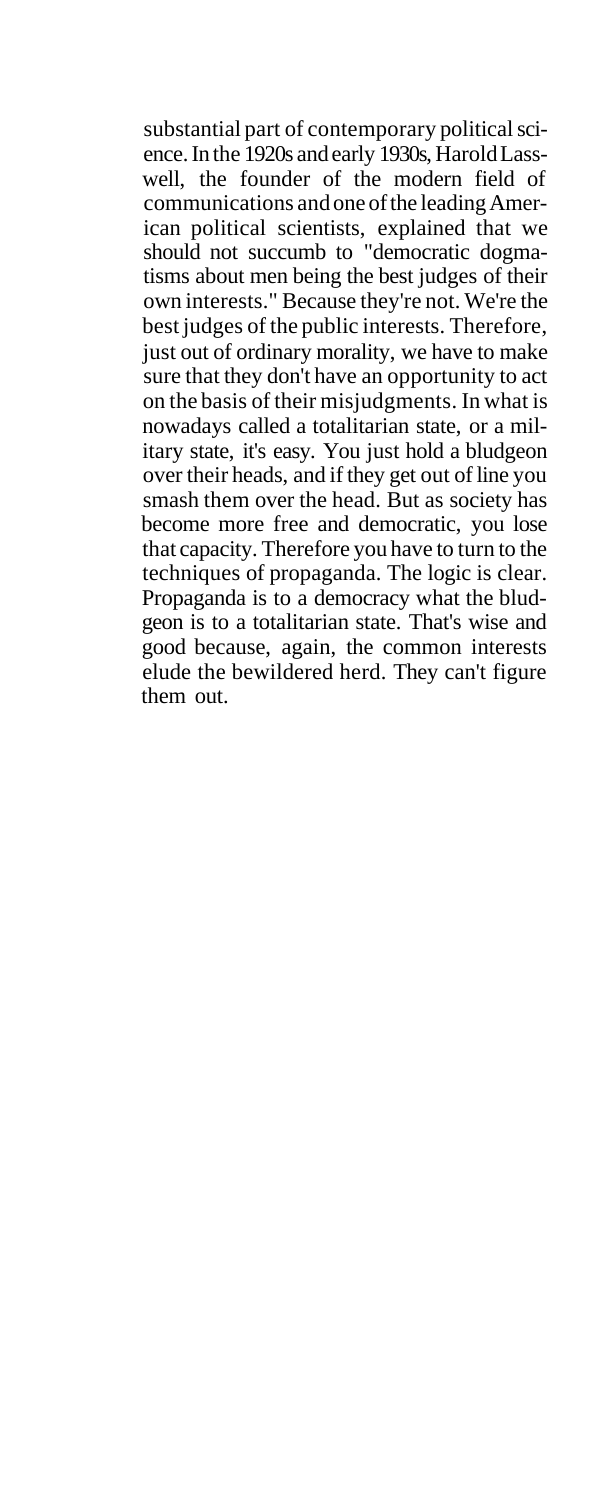## **PUBLIC RELATIONS**

The United States pioneered the public relations industry. Its commitment was "to control the public mind/' as its leaders put it. They learned a lot from the successes of the Creel Commission and the successes in creating the Red Scare and its aftermath. The public relations industry underwent a huge expansion at that time. It succeeded for some time in creating almost total subordination of the public to business rule through the 1920s. This was so extreme that Congressional committees began to investigate it as we moved into the 1930s. That's where a lot of our information about it comes from.

Public relations is a huge industry. They're spending by now something on the order of a billion dollars a year. All along its commitment was to *controlling the public mind.* In the 1930s, big problems arose again, as they had during the First World War. There was a huge depression and substantial labor organizing. In fact, in 1935 labor won its first major legislative victory, namely, the right to organize, with the Wagner Act. That raised two serious prob-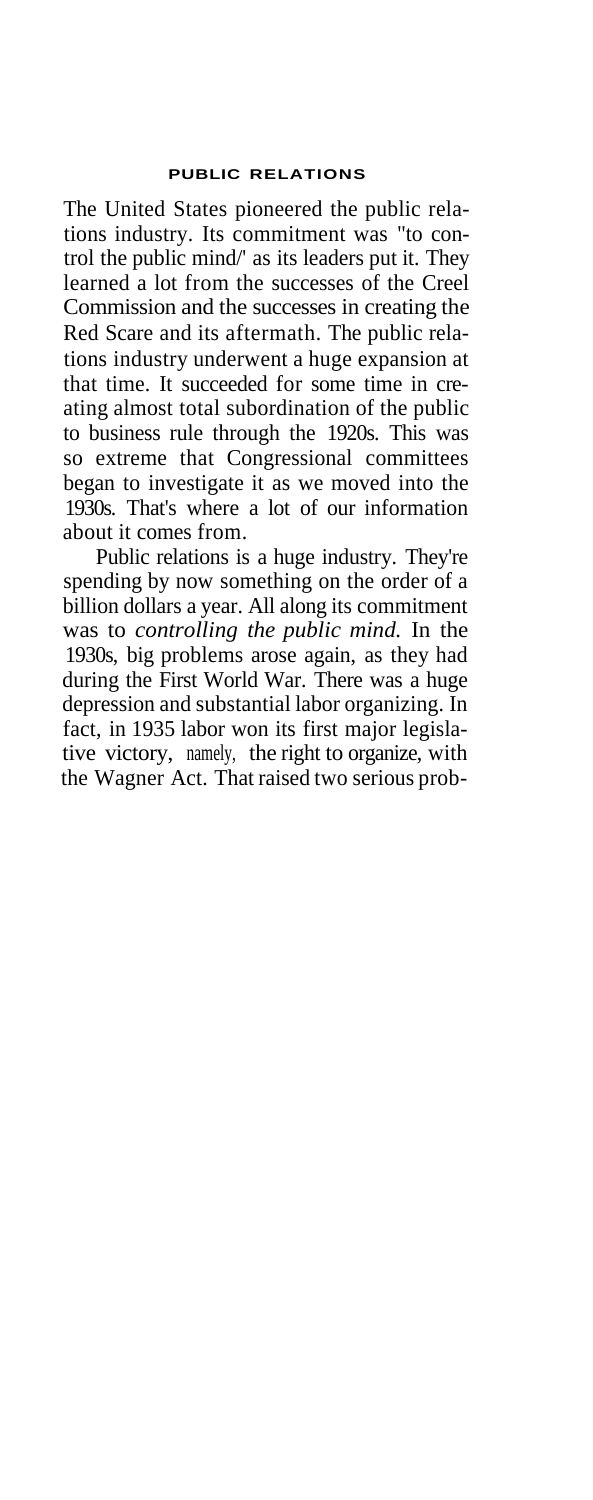lems. For one thing, democracy was misfunctioning. The bewildered herd was actually winning legislative victories, and it's not supposed to work that way. The other problem was that it was becoming possible for people to organize. People have to be atomized and segregated and alone. They're not supposed to organize, because then they might be something beyond spectators of action. They might actually be participants if many people with limited resources could get together to enter the political arena. That's really threatening, A major response was taken on the part of business to ensure that this would be the last legislative victory for labor and that it would be the beginning of the end of this democratic deviation of popular organization. It worked. That was the last legislative victory for labor. From that point on — although the number of people in the unions increased for a while during the World War II, after which it started dropping — the capacity to act through the unions began to steadily drop. It wasn't by accident. We're now talking about the business community, which spends lots and lots of money, attention, and thought into how to deal with these problems through the public relations industry and other organizations, like the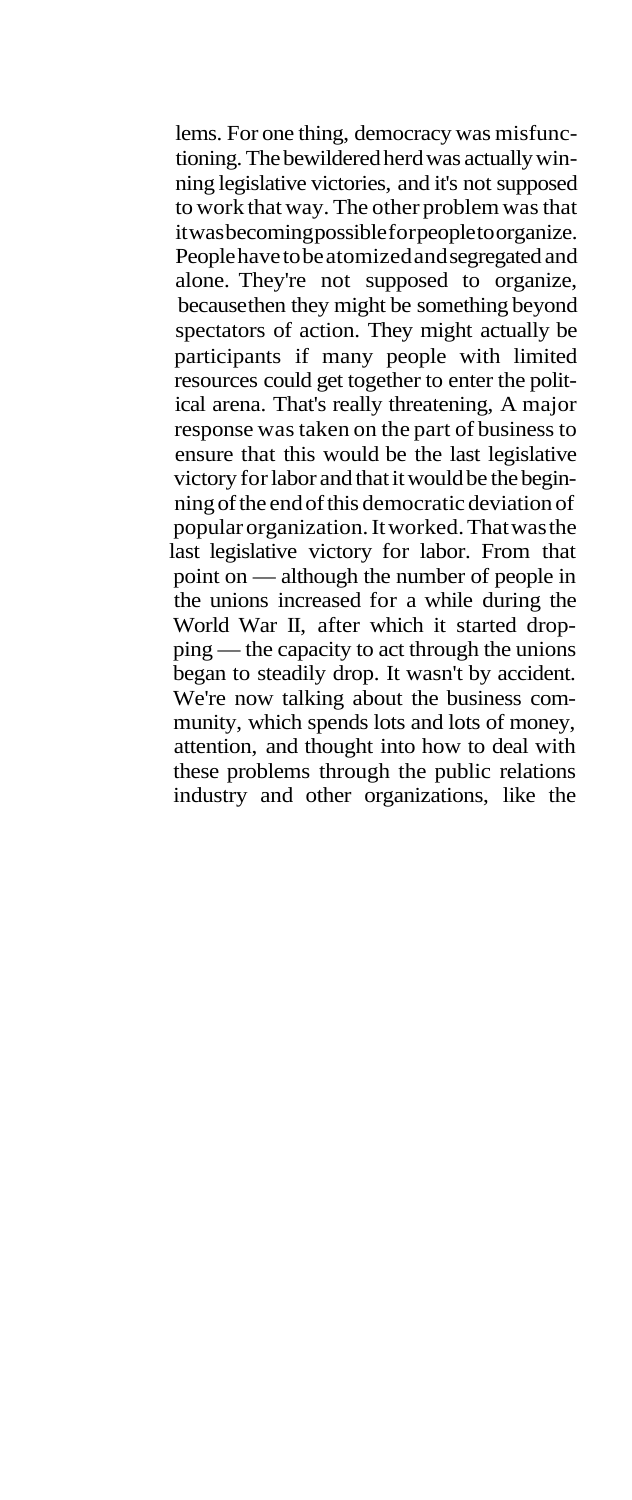National Association of Manufacturers and the Business Roundtable, and so on. They immediately set to work to try to find a way to counter these democratic deviations.

The first trial was one year later, in 1937. There was a major strike, the Steel strike in western Pennsylvania at Johnstown. Business tried out a new technique oflabor destruction, which worked very well. Not through goon squads and breaking knees. That wasn't working very well any more, but through the more subtle and effective means of propaganda. The idea was to figure out ways to turn the public against the strikers, to present the strikers as disruptive, harmful to the public and against the common interests. The common interests are those of "us," the businessman, the worker, the housewife. That's all "us." We want to be together and have things like harmony and Americanism and working together. Then there's those bad strikers out there who are disruptive and causing trouble and breaking harmony and violating Americanism. We've got to stop them so we can all live together. The corporate executive and the guy who cleans the floors all have the same interests. We can all work together and work for Americanism in harmony, liking each other.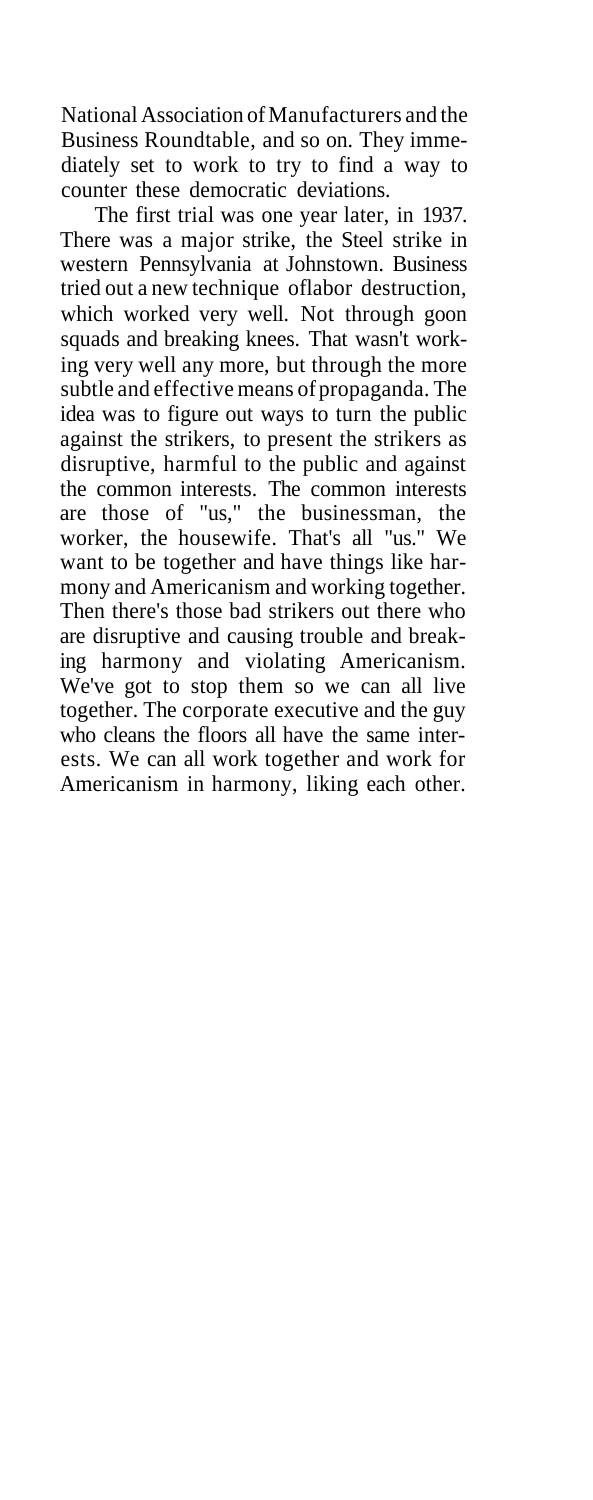That was essentially the message. A huge amount of effort was put into presenting it. This is, after all, the business community, so they control the media and have massive resources. And it wrked, very effectively. It was later called the "Mohawk Valley formula" and applied over and over again to break strikes. They were called "scientific methods of strike-breaking," and worked very effectively by mobilizing community opinion in favor of vapid, empty concepts like Americanism. Who can be against that? Or harmony. Who can be against that? Or, as in the Persian Gulf War, "Support our troops." Who can be against that? Or yellow ribbons. Who can be against that? Anything that's totally vacuous .

In fact, what does it mean if somebody asks you, Do you support the people in Iowa? Can you say, Yes, I support them, or No, I don't support them? It's not even a question. It doesn't mean anything. That's the point. The point of public relations slogans like "Support our troops" is that they don't mean anything. They mean as much as whether you support the people in Iowa. Of course, there was an issue. The issue was, Do you support our policy? But you don't want people to think about that issue. That's the whole point of good propaganda.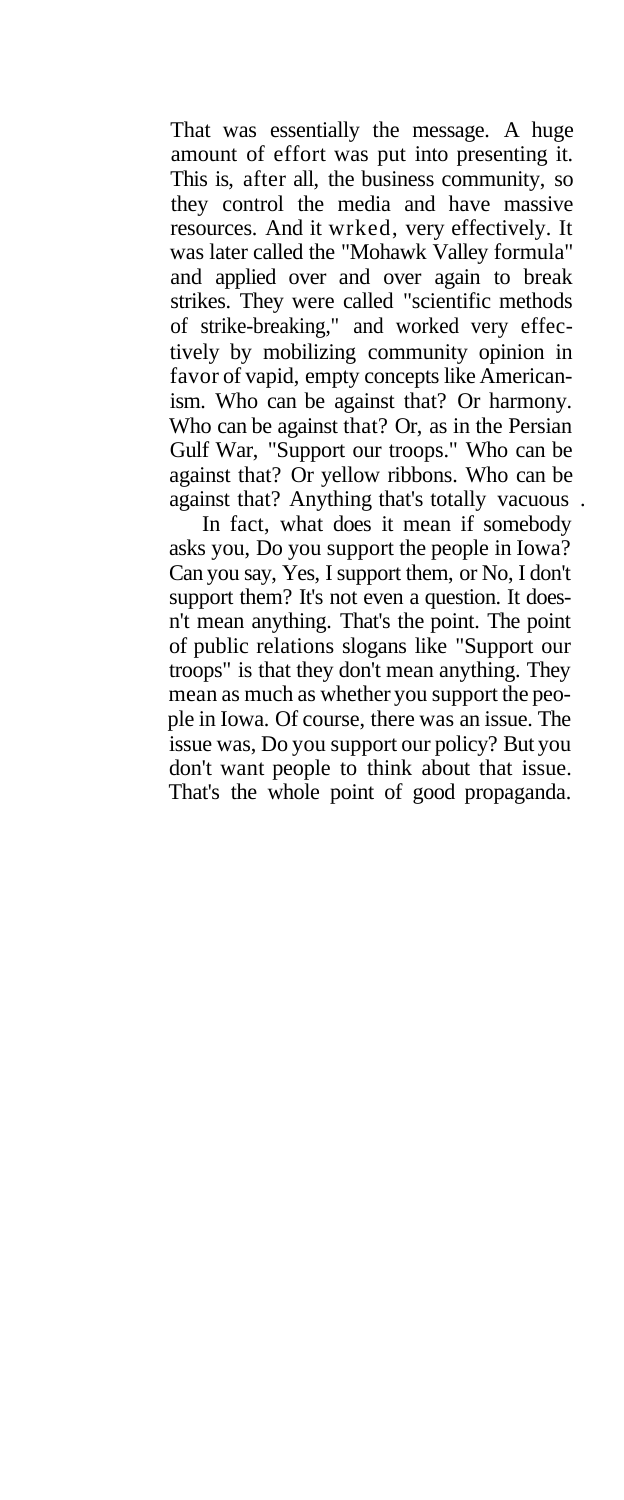You want to create a slogna that nobody's going to be against, and everybody's going to be for. Nobody knows what it means, because it doesn't mean anything. Its crucial value is that it diverts your attention from a question that *does* mean something: Do you support our policy? That's the one you're not allowed to talk about. So you have people arguing about support for the troops? "Of course I don't *not* support them." Then you've won. That's like Americanism and harmony. We're all together, empty slogans, let's join in, let's make sure we don't have these bad people around to disrupt our harmony with their talk about class struggle, rights and that sort of business.

That's all very effective. It runs right up to today. And of course it is carefully thought out. The people in the public relations industry aren't there for the fun of it. They're doing work. They're trying to instill the right values. In fact, they have a conception of what democracy ought to be: It ought to be a system in which the specialized class is trained to work in the service of the masters, the people who own the society. The rest of the population ought to be deprived of any form of organization, because organization just causes trouble.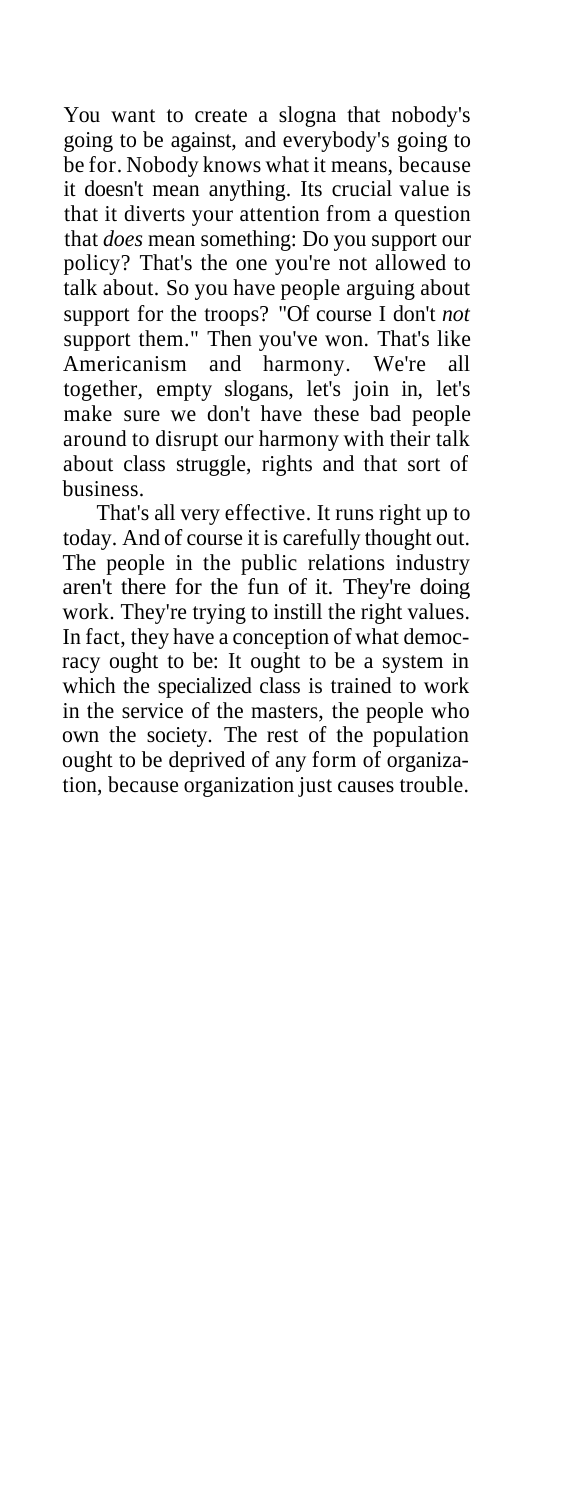They ought to be sitting alone in front of the TV and having drilled into their heads the message, which says, the only value in life is to have more commodities or live like that rich middle class family you're watching and to have nice values like harmony and Americanism. That's all there is in life. You may think in your own head that there's got to be something more in life than this, but since you're watching the tube alone you assume, I must be crazy, because that's all that's going on over there. And since there is no organization permitted—that's absolutely crucial—you never have a way of finding out whether you are crazy, and you just assume it, because it's the natural thing to assume.

So that's the ideal. Great efforts are made in trying to achieve that ideal. Obviously, there is a certain conception behind it. The conception of democracy is the one that I mentioned. The bewildered herd is a problem. We've got to prevent their roar and trampling. We've got to distract them. They should be watching the Superbowl or sitcoms or violent movies. Every once in a while you call on them to chant meaningless slogans like "Support our troops." You've got to keep them pretty scared, because unless they're properly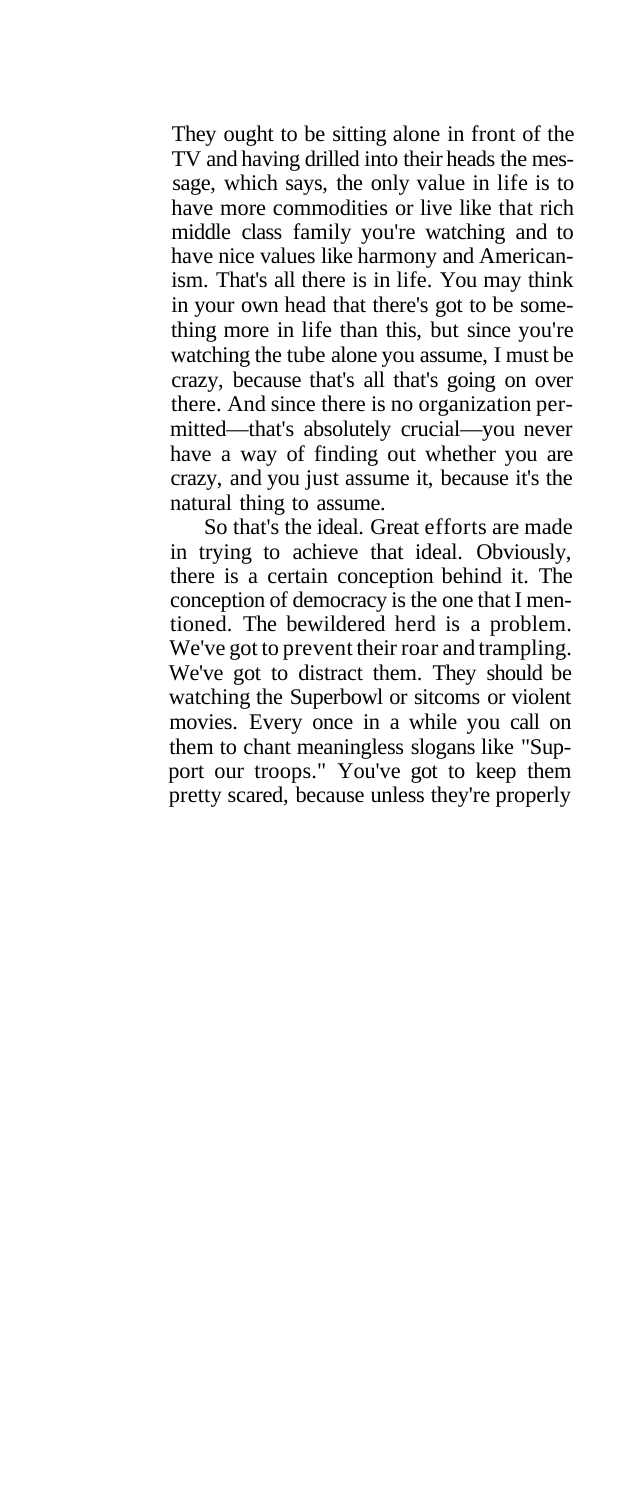scared and frightened of all kinds of devils that are going to destroy them from outside or inside or somewhere, they may start to think, which is very dangerous, because they're not competent to think. Therefore it's important to distract them and marginalize them.

That's one conception of democracy. In fact, going back to the business community, the last legal victory for labor really was 1935, the Wagner Act. After the war came, the unions declined as did a very rich working class culture that was associated with the unions. That was destroyed. We moved to a business-run society at a remarkable level. This is the only state-capitalist industrial society which doesn't have even the normal social contract that you find in comparable societies. Outside of South Africa, I guess, this is the only industrial society that doesn't have national health care. There's no general commitment to even minimal standards of survival for the parts of the population who can't follow those rules and gain things for themselves individually. Unions are virtually nonexistent. Other forms of popular structure are virtually nonexistent. There are no political parties or organizations. It's a long way toward the ideal, at least structurally. The media are a corporate monopoly.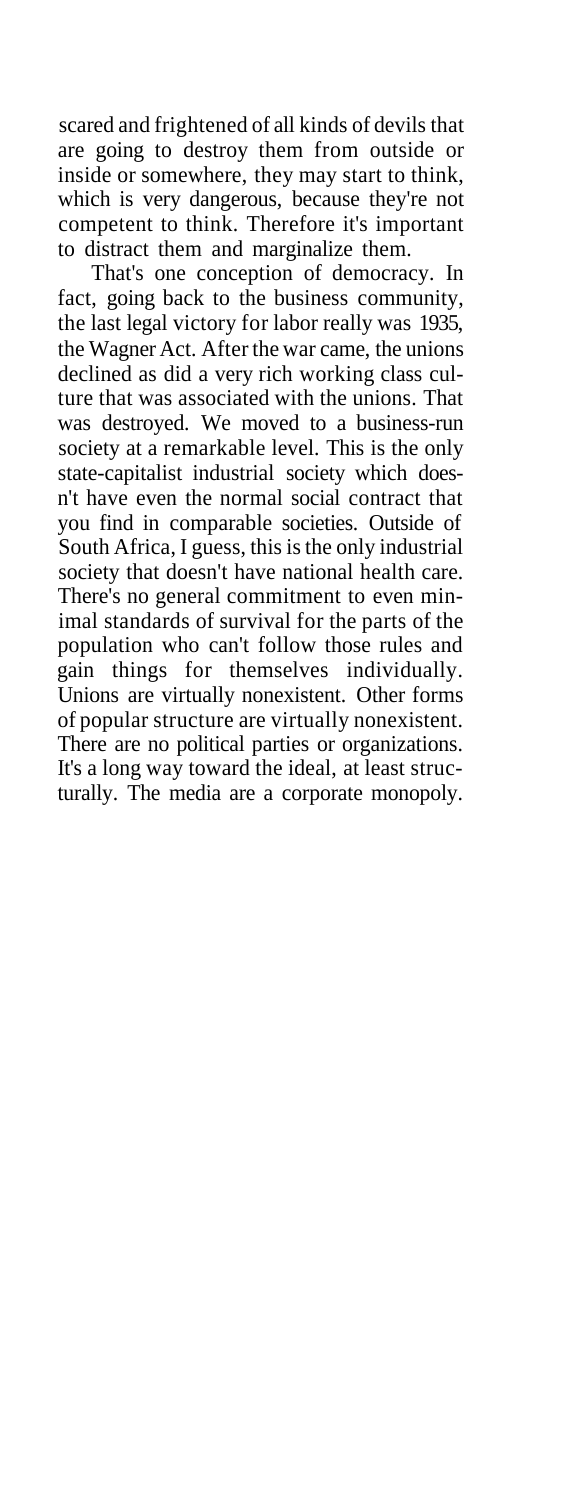They have the same point of view. The two parties are two factions of the business party. Most of the population doesn't even bother voting because it looks meaningless. They're marginalized and properly distracted. At least that's the goal. The leading figure in the public relations industry, Edward Bernays, actually came out of the Creel Commission. He was part of it, learned his lessons there and went on to develop what he called the "engineering of consent," which he described as "the essence of democracy." The people who are able to engineer consent are the ones who have the resources and the power to do it—the business community—and that's who you work for.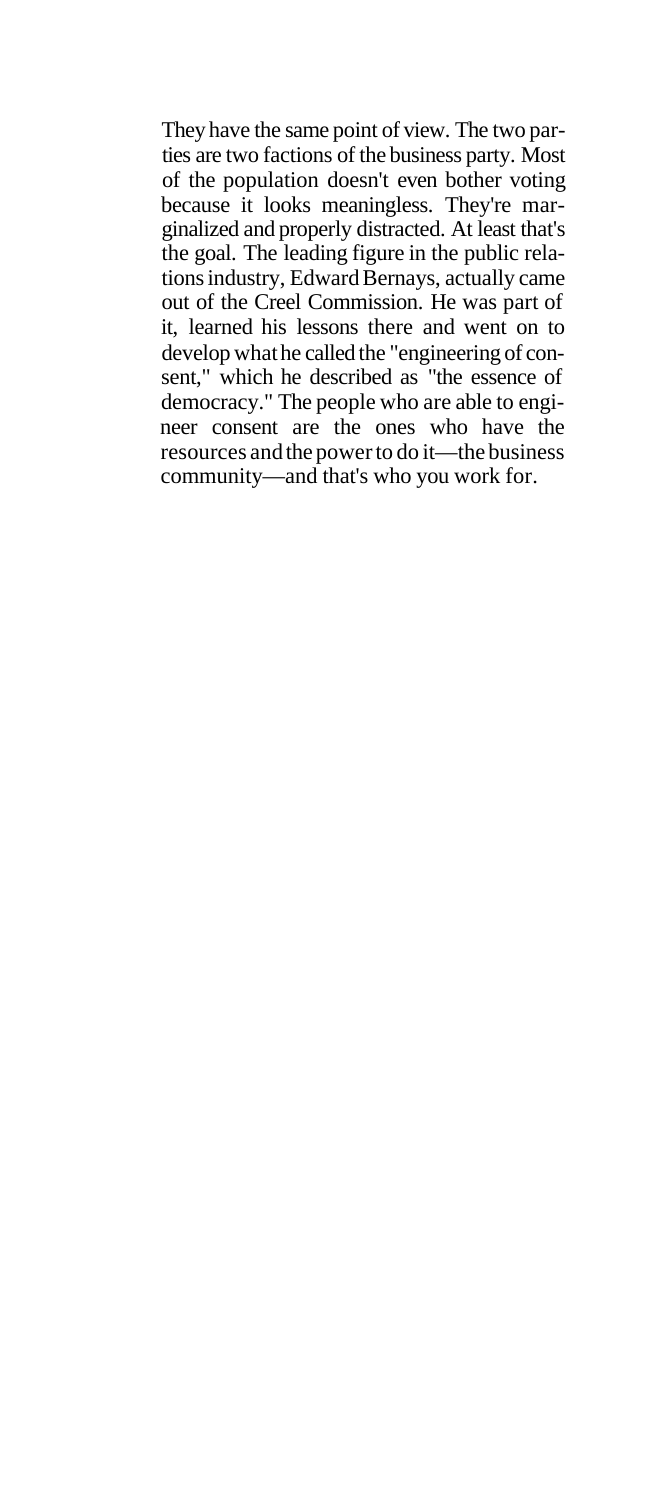### **ENGINEERING OPINION**

It is also necessary to whip up the population in support of foreign adventures. Usually the population is pacifist, just like they were during the First World War. The public sees no reason to get involved in foreign adventures, killing, and torture. So you *have* to whip them up. And to whip them up you have to frighten them. Bernays himself had an important achievement in this respect. He was the person who ran the public relations campaign for the United Fruit Company in 1954, when the United States moved in to overthrow the capitalist-democratic government of Guatemala and installed a murderous death-squad society, which remains that way to the present day with constant infusions of U.S. aid to prevent in more than empty form democratic deviations. It's necessary to constantly ram through domestic programs which the public is opposed to, because there is no reason for the public to be in favor of domestic programs that are harmful to them. *This,* too, takes extensive propaganda. We've seen a lot of this in the last ten years. The Reagan programs were over-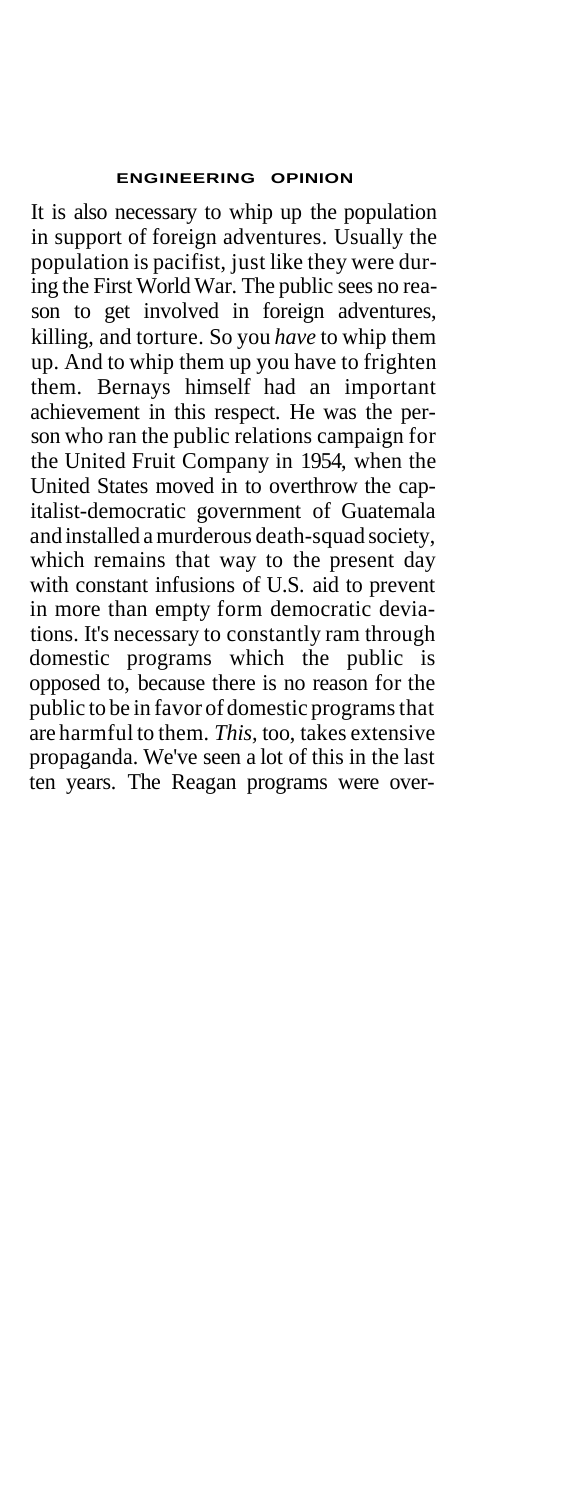whelmingly unpopular. Voters in the 1984 "Reagan landslide," by about three to two, hoped that his policies would not be enacted. If you take particular programs, like armaments, cutting back on social spending, etc., almost every one of them was overwhelmingly opposed by the public. But as long as people are marginalized and distracted and have no way to organize or articulate their sentiments, or even know that others have these sentiments, people who said that they prefer social spending to military spending, who gave that answer on polls, as people overwhelmingly did, assumed that they were the only people with that crazy idea in their heads. They never heard it from anywhere else. Nobody's supposed to think that. Therefore, if you do think it and you answer it in a poll, you just assume that you're sort of weird. Since there's no way to get together with other people who share or reinforce that view and help you articulate it, you feel like an oddity, an oddball. So you just stay on the side and you don't pay any attention to what's going on. You look at something else, like the Superbowl.

To a certain extent, then, that ideal was achieved, but never completely. There are institutions which it has as yet been impossible to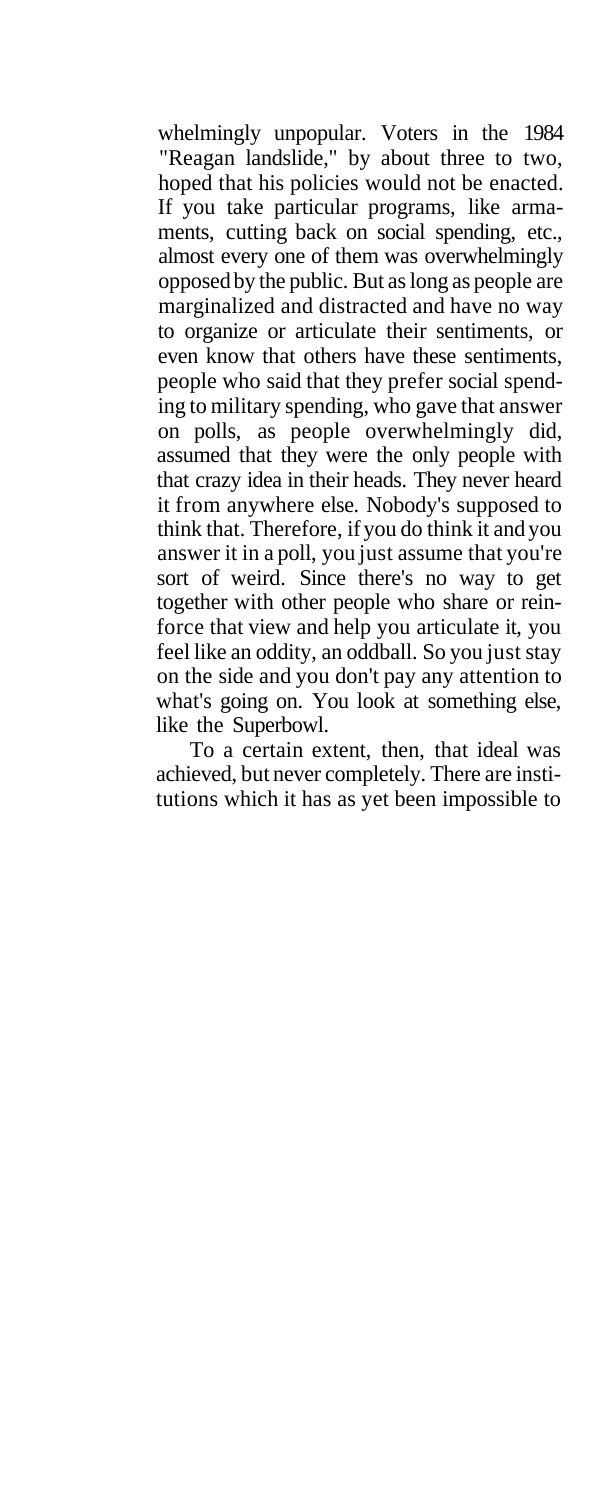destroy. The churches, for example, still exist. A large part of the dissident activity in the United States comes out of the churches, for the simple reason that they're there. So when you go to a European country and give a political talk, it may very likely be in the union hall. Here that won't happen, because unions first of all barely exist, and if they do exist they're not political organizations. But the churches do exist, and therefore you often give a talk in a church. Central American solidarity work mostly grew out of the churches, mainly because they exist.

The bewildered herd never gets properly tamed, so this is a constant battle. In the 1930s they arose again and were put down. In the 1960s there was another wave of dissidence. There was a name for that. It was called by the specialized class "the crisis of democracy." Democracy was regarded as entering into a crisis in the 1960s. The crisis was that large segments of the population were becoming organized and active and trying to participate in the political arena. Here we come back to these two conceptions of democracy. By the dictionary definition, that's an *advance* in democracy. By the prevailing conception that's a *problem,* a crisis that has to be overcome. The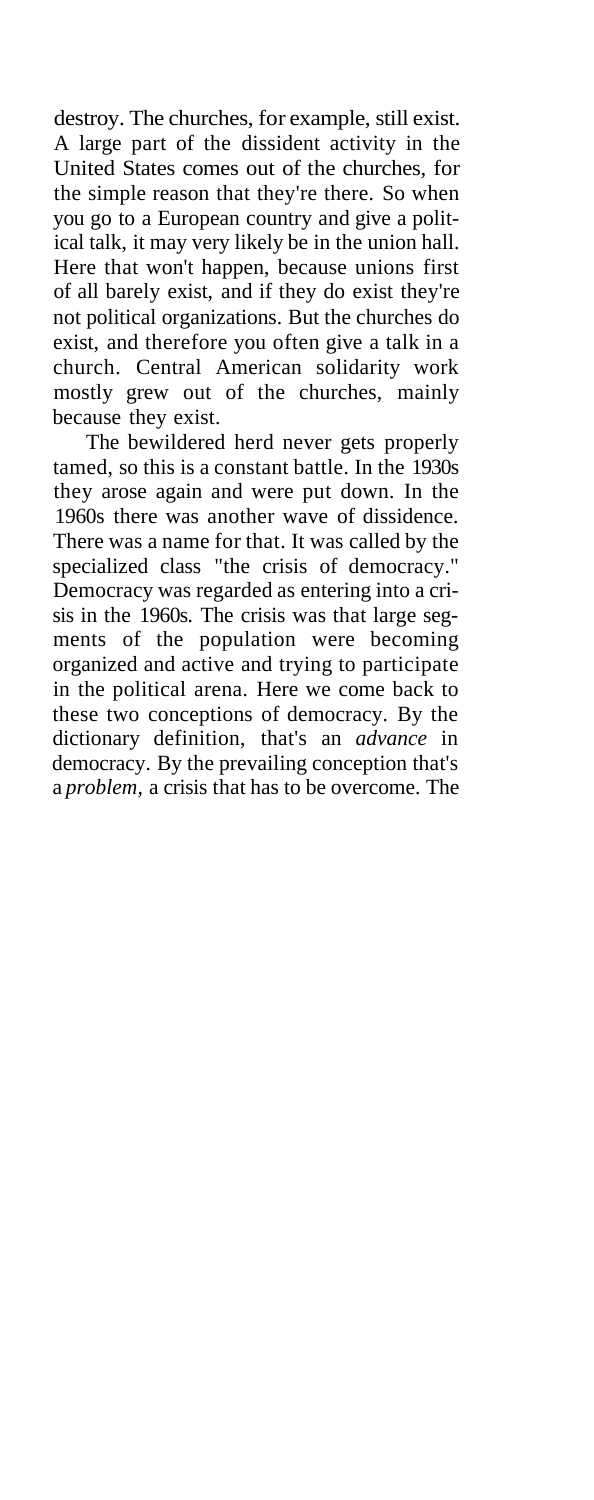population has to be driven back to the apathy, obedience and passivity that is their proper -state. We therefore have to do something to overcome the crisis. Efforts were made to achieve that. It hasn't worked. The crisis of democracy is still alive and well, fortunately, but not very effective in changing policy. But it is effective in changing opinion, contrary to what a lot of people believe. Great efforts were made after the 1960s to try to reverse and overcome this malady. One aspect of the malady actually got a technical name. It was called the "Vietnam Syndrome." The Vietnam Syndrome, a term that began to come up around 1970, has actually been defined on occasion. The Reaganite intellectual Norman Podhoretz defined it as "the sickly inhibitions against the use of military force." There were these sickly inhibitions against violence on the part of a large part of the public. People just didn't understand why we should go around torturing people and killing people and carpet bombing them. It's very dangerous for a population to be overcome by these sickly inhibitions, as Goebbels understood, because then there's a limit on foreign adventures. It's necessary, as the *Washington Post* put it rather proudly during the Gulf War hysteria, to instill in people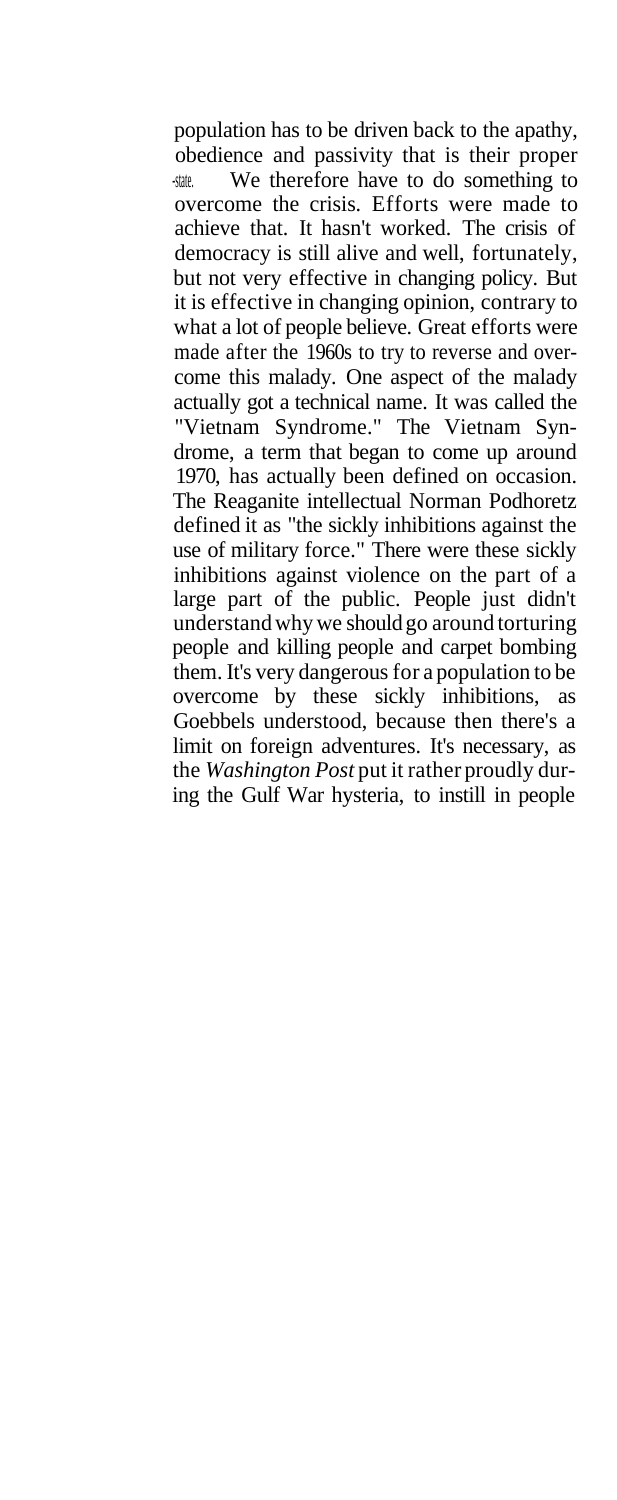respect for "martial value." That's important. If you want to have a violent society that uses force around the world to achieve the ends of its own domestic elite, it's necessary to have a proper appreciation of the martial virtues and none of these sickly inhibitions about using violence. So that's the Vietnam Syndrome. It's necessary to overcome that one.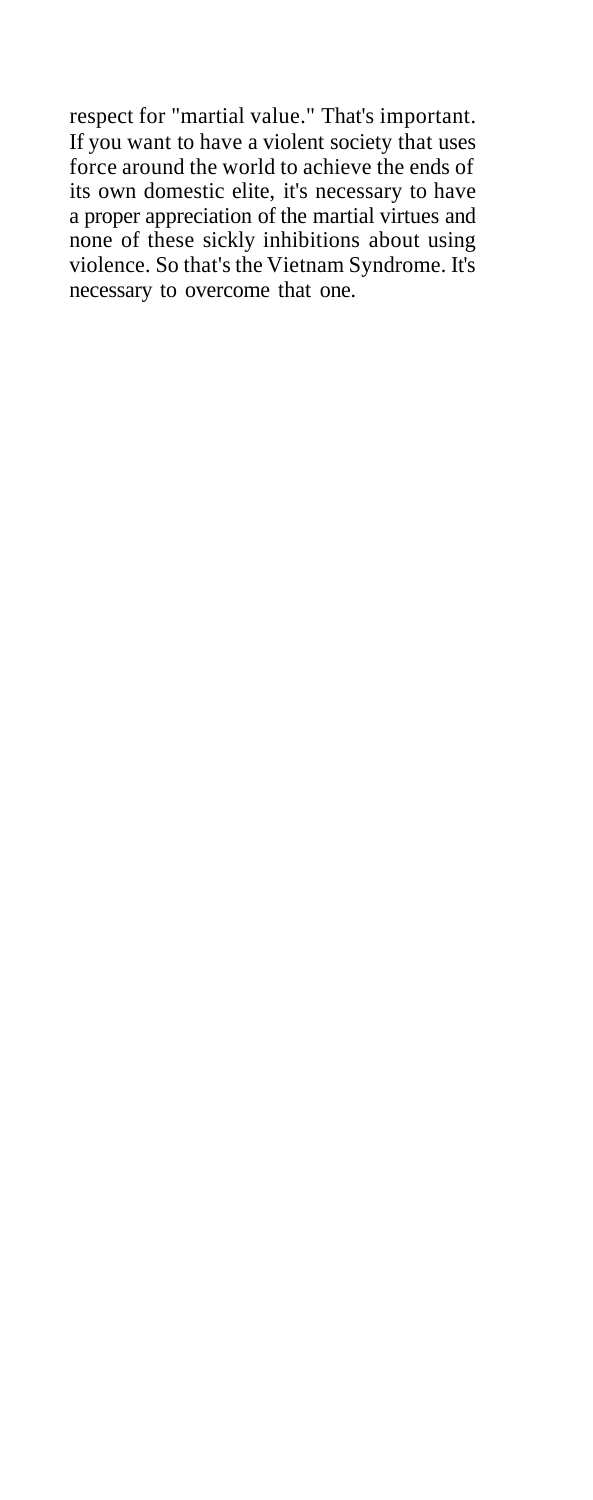## **REPRESENTATION AS REALITY**

It's also necessary to completely falsify history. That's another way to overcome these sickly inhibitions, to make it look as if when we attack and destroy somebody we're really protecting and defending ourselves against major aggressors and monsters and so on. There has been a *huge* effort since the Vietnam war to reconstruct the history of that. Too many people began to understand what was really going on. Including plenty of soldiers and a lot of young people who were involved with the peace movement and others. That was bad. It was necessary to rearrange those bad thoughts and to restore some form of sanity, namely, a recognition that whatever we do is noble and right. If we're bombing South Vietnam, that's because we're defending South Vietnam against somebody, namely, the South Vietnamese, since nobody else was there. It's what the Kennedy intellectuals called defense against "internal aggression" in South Vietnam. That was the phrase used by Adlai Stevenson and others. It was necessary to make that the official and well understood picture. That's worked pretty well.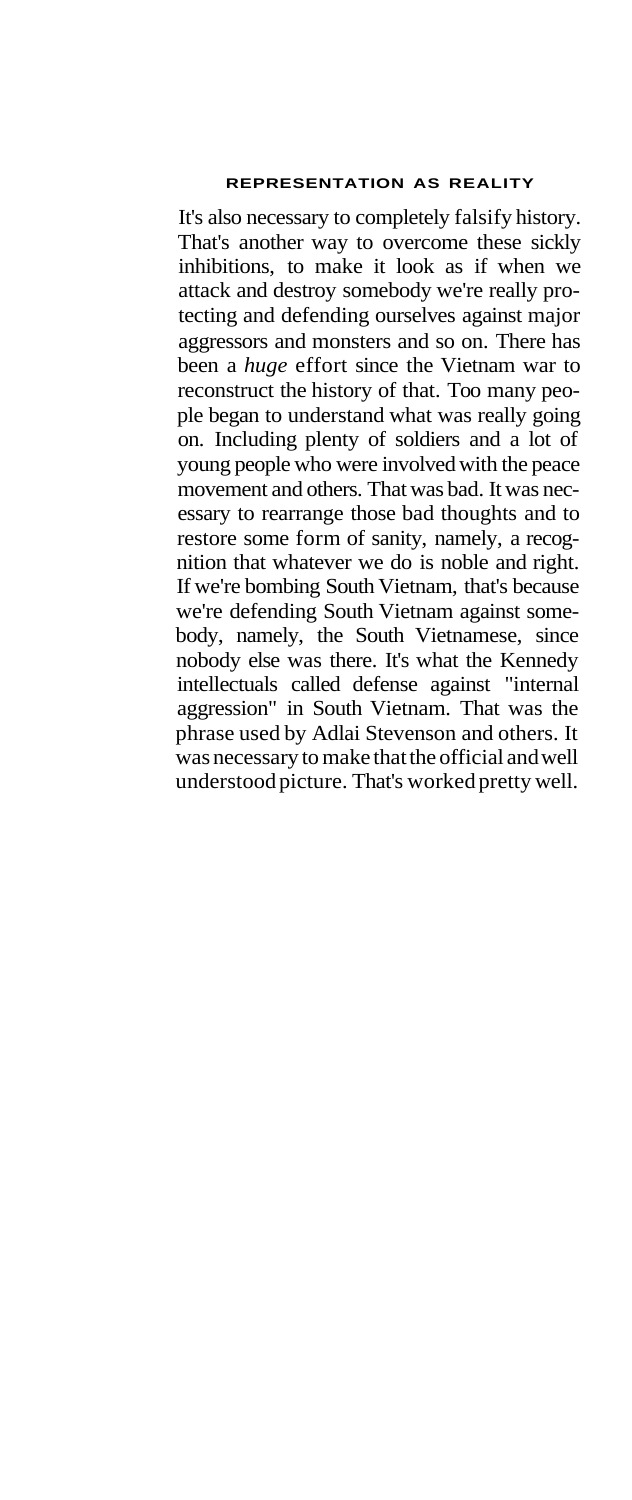When you have total control over the media and the educational system and scholarship is conformist, you can get that across. One indication of it was revealed in a study done at the University of Massachusetts on attitudes toward the current Gulf crisis—a study of beliefs and attitudes in television watching. One of the questions asked in that study was, How many Vietnamese casualties would you estimate that there were during the Vietnam war? The average response on the part of Americans today is about 100,000. The official figure is about two million*.* The actual figure is probably three to four million. The people who conducted the study raised an appropriate question: What would we think about German political culture if, when you asked people today how many Jews died in the Holocaust, they estimated about 300,000? What would that tell us about German political culture? They leave the question unanswered, but you can pursue it. What does it tell us about our culture? It tells us quite a bit. It is necessary to overcome the sickly inhibitions against the use of military force and other democratic deviations. In this particular case it worked. This is true on every topic. Pick the topic you like: the Middle East, international terrorism, Central America, whatever it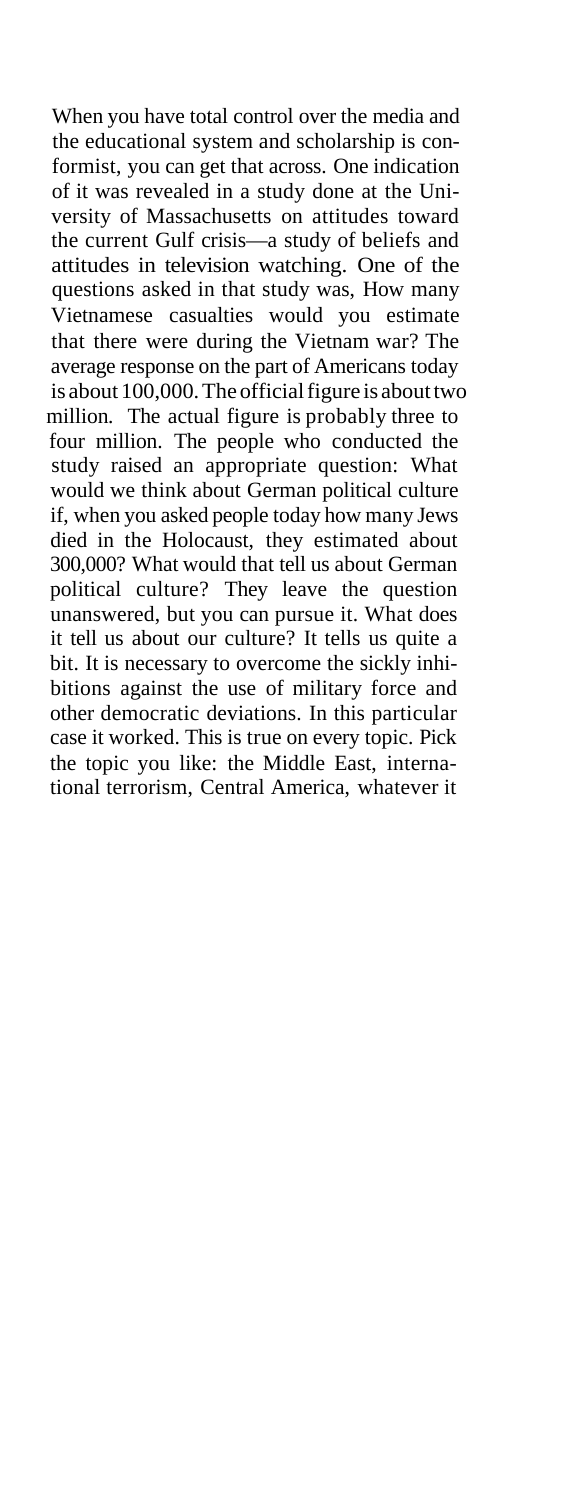is—the picture of the world that's presented to the public has only the remotest relation to reality. The truth of the matter is buried under edifice after edifice of lies upon lies. It's all been a marvelous success from the point of view in deterring the threat of democracy, achieved under conditions of freedom, which is extremely interesting. It's not like a totalitarian state, where it's done by force. These achievements are under conditions of freedom. If we want to understand our own society, we'll have to think about these facts. They are important facts, important for those who care about what kind of society they live in.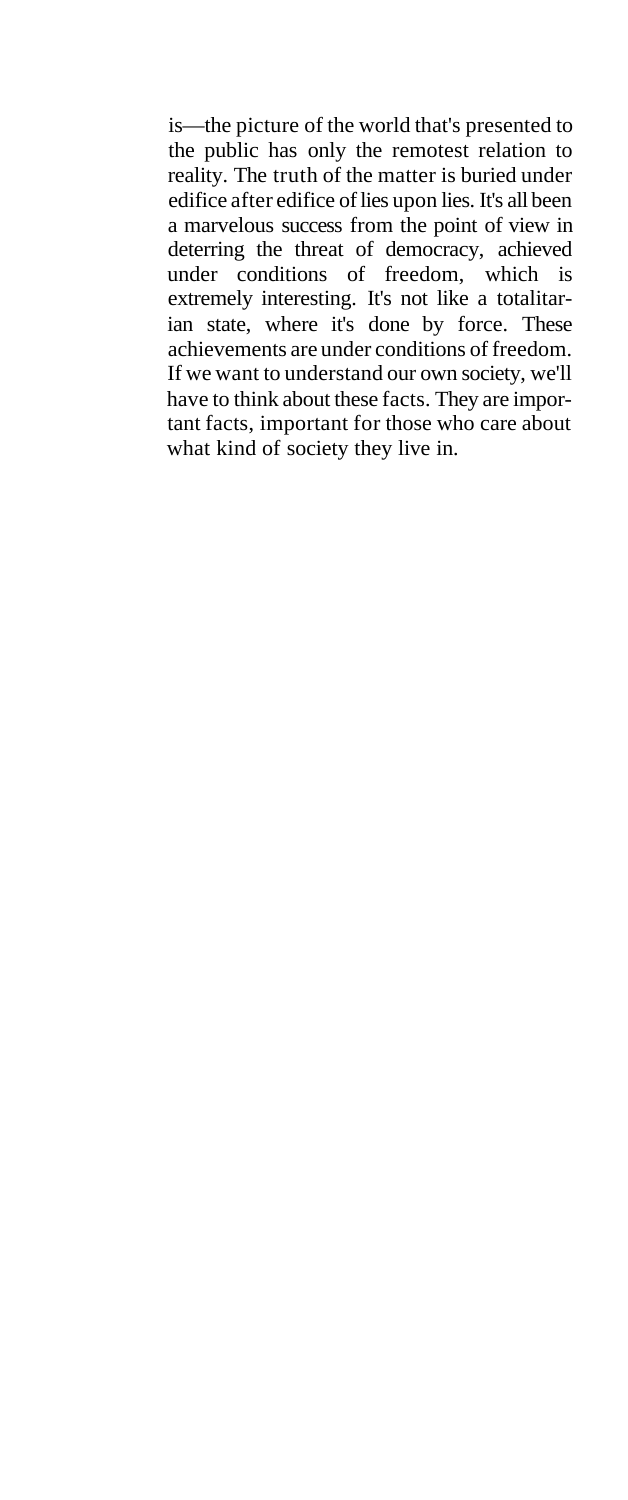## **DISSIDENT CULTURE**

Despite all of this, the dissident culture survived. It's grown quite a lot since the 1960s. In the 1960s the dissident culture first of all was extremely slow in developing. There was no protest against the Indochina war until years after the United States had started bombing South Vietnam. When it did grow it was a very narrow dissident movement, mostly students and young people. By the 1970s that had changed considerably. Major popular movements had developed: the environmental movement, the feminist movement, the antinuclear movement, and others. In the 1980s there was an even greater expansion to the solidarity movements, which is something very new and important in the history of at least American, and maybe even world dissidence. These were movements that not only protested but actually involved themselves, often intimately, in the lives of suffering people elsewhere. They learned a great deal from it and had quite a civilizing effect on mainstream America. All of this has made a very large difference. Anyone who has been involved in this kind of activity for many years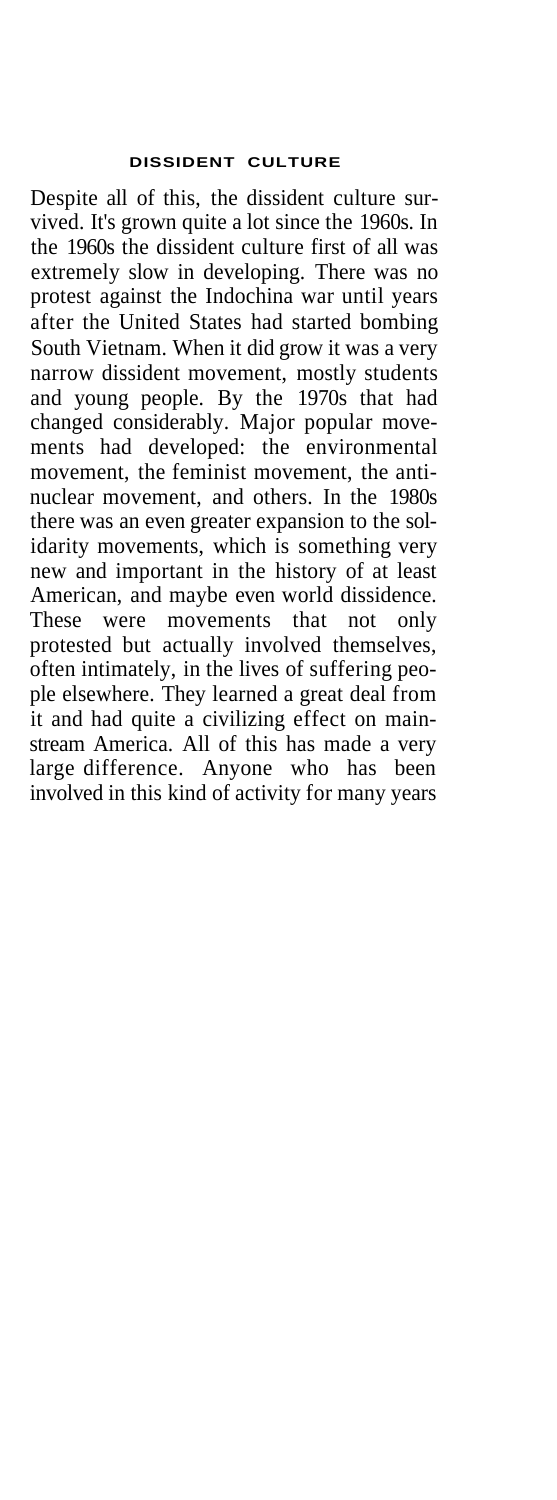must be aware of this. I know myself that the kind of talks I give today in the most reactionary parts of the country—central Georgia, rural Kentucky, etc.—are talks of the kind that I couldn't have given at the peak of the peace movement to the most active peace movement audience. Now you can give them anywhere. People may agree or not agree, but at least they understand what you're talking about and there's some sort of common ground that you can pursue.

These are all signs of the civilizing effect, despite all the propaganda, despite all the efforts to control thought and manufacture consent. Nevertheless, people are acquiring an ability and a willingness to think things through. Skepticism about power has grown, and attitudes have changed on many, many issues. It's kind of slow, maybe even glacial, but perceptible and important. Whether it's fast enough to make a significant difference in what happens in the world is another question. Just to take one familiar example of it: The famous gender gap. In the 1960s attitudes of men and women were approximately the same on such matters as the "martial virtues" and the sickly inhibitions against the use of military force. Nobody, neither men nor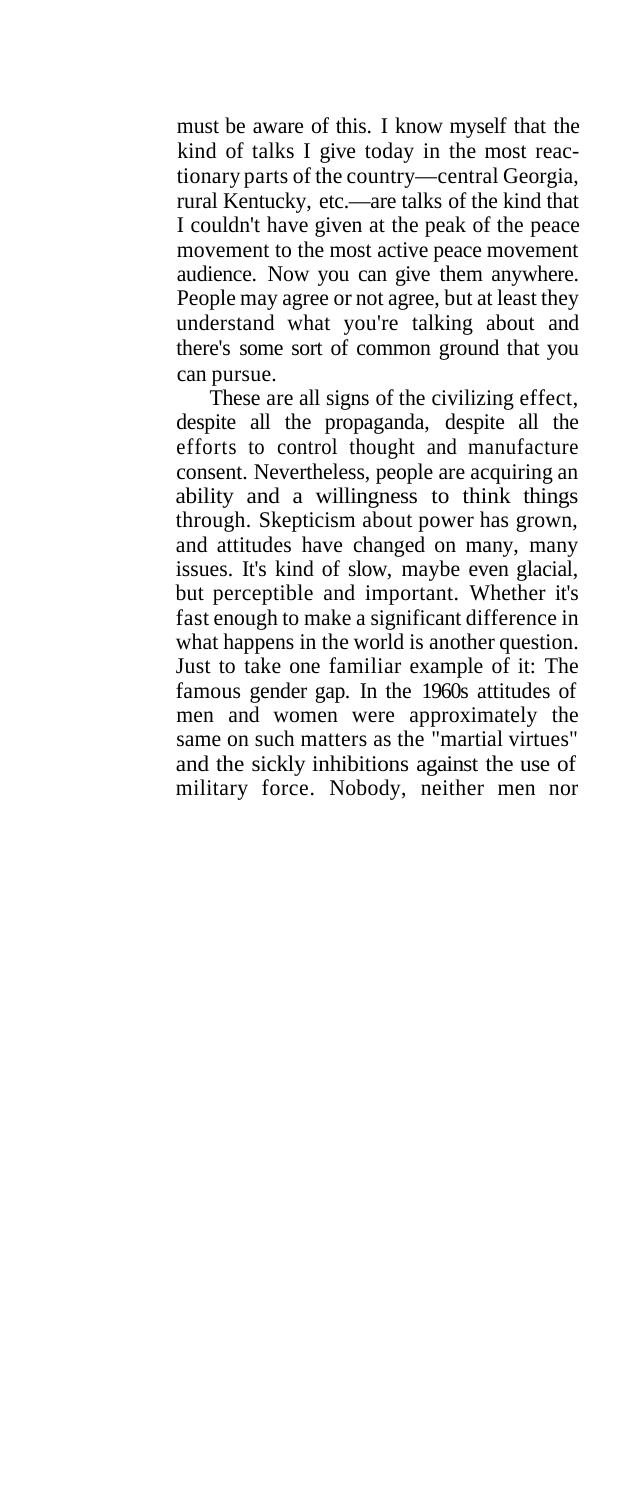women, were suffering from those sickly inhibitions in the early 1960s. The responses were the same. Everybody thought that the use of violence to suppress people out there was just right. Over the years it's changed. The sickly inhibitions have increased all across the board. But meanwhile a gap has been growing, and by now it's a very substantial gap. According to polls, it's something like twenty-five percent. What has happened? What has happened is that there is some form of at least semi-organized popular movement that women are involved in—the feminist movement. Organization has its effects. It means that you discover that you're not alone. Others have the same thoughts that you do. You can reinforce your thoughts and learn more about what you think and believe. These are very informal movements, not like a membership organizations, just a mood that involves interactions among people. It has a very noticeable effect. That's the danger of democracy: If organizations can develop, if people are no longer just glued to the tube, you may have all these funny thoughts arising in their heads, like sickly inhibitions against the use of military force. That has to be overcome, but it hasn't been overcome.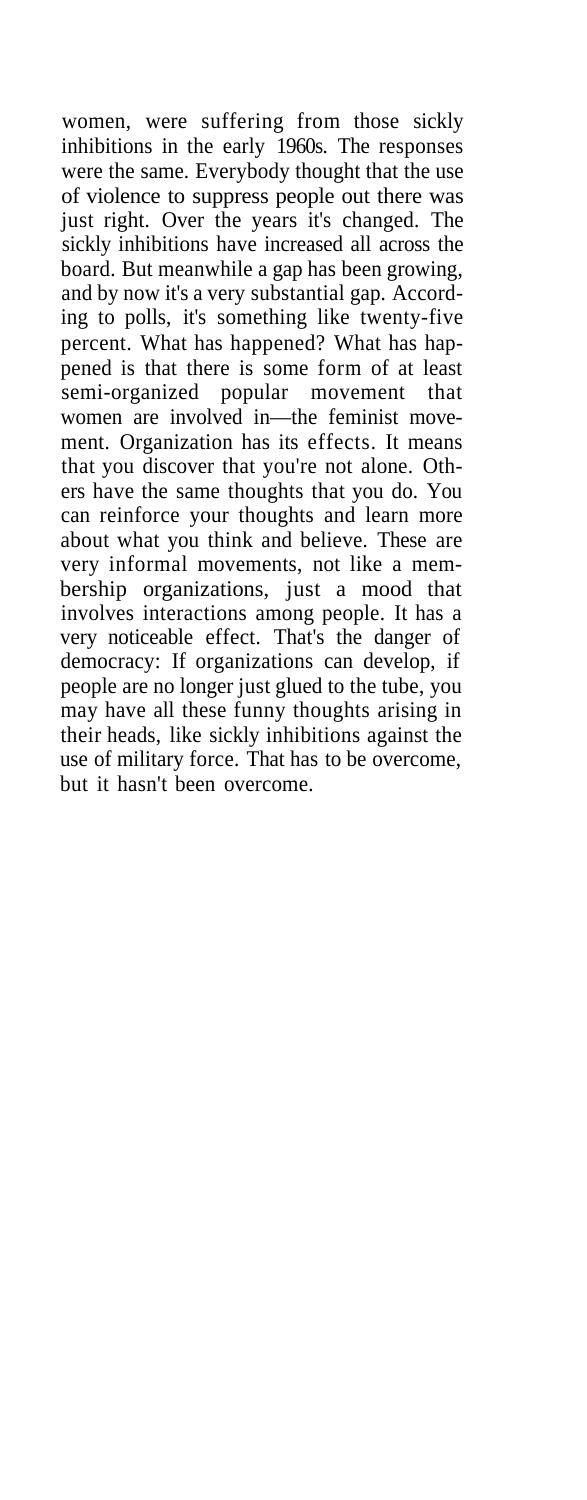## **PARADE OF ENEMIES**

Instead of talking about the last war, let me talk about the next war, because sometimes it's useful to be prepared instead of just reacting. There is a very characteristic development going on in the United States now. It's not the first country in the world that's done this. There are growing domestic social and economic problems, in fact, maybe catastrophes. Nobody in power has any intention of doing anything about them. If you look at the domestic programs of the administrations of the past ten years—I include here the Democratic opposition—there's really no serious proposal about what to do about the severe problems of health, education, homelessness, joblessness, crime, soaring criminal populations, jails, deterioration in the inner cities the whole raft of problems. You all know about them, and they're all getting worse. Just in the two years that George Bush has been in office three million more children crossed the poverty line, the debt is zooming, educational standards are declining, real wages are now back to the level of about the late 1950s for much of the population, and nobody's doing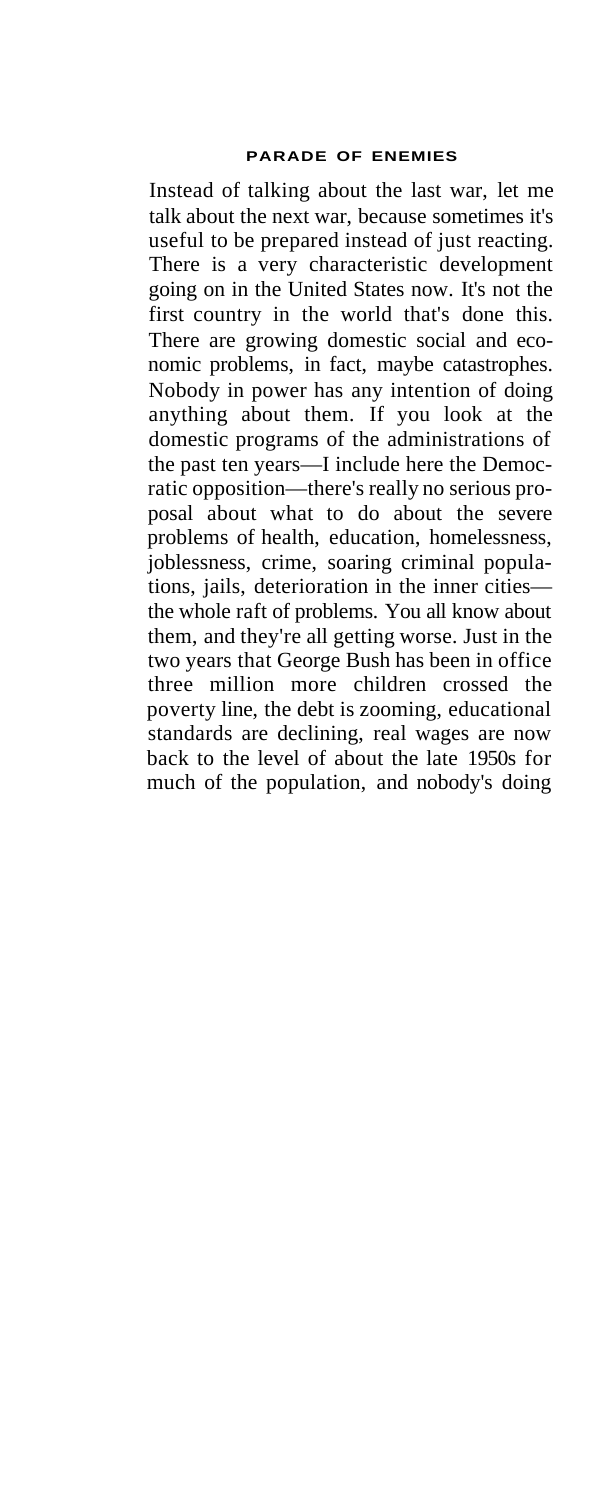anything about it. In such circumstances you've got to divert the bewildered herd, because if they start noticing this they may not like it, since they're the ones suffering from it. Just having them watch the Superbowl and the sitcoms may not be enough. You have to whip them up into fear of enemies. In the 1930s Hitler whipped them into fear of the Jews and gypsies. You had to crush them to defend yourselves. We have our ways, too. Over the last ten years, every year or two, some major monster is constructed that we have to defend ourselves against. There used to be one that was always readily available: The Russians. You could always defend yourself against the Russians. But they're losing their attractiveness as an enemy, and it's getting harder and harder to use that one, so some new ones have to be conjured up. In fact, people have quite unfairly criticized George Bush for being unable to express or articulate what's really driving us now. That's very unfair. Prior to about the mid-1980s, when you were asleep you would just play the record: the Russians are coming. But he lost that one and he's got to make up new ones, just like the Reaganite public relations apparatus did in the 1980s. So it was international terrorists and narco-traffickers and *crazed* Arabs and Saddam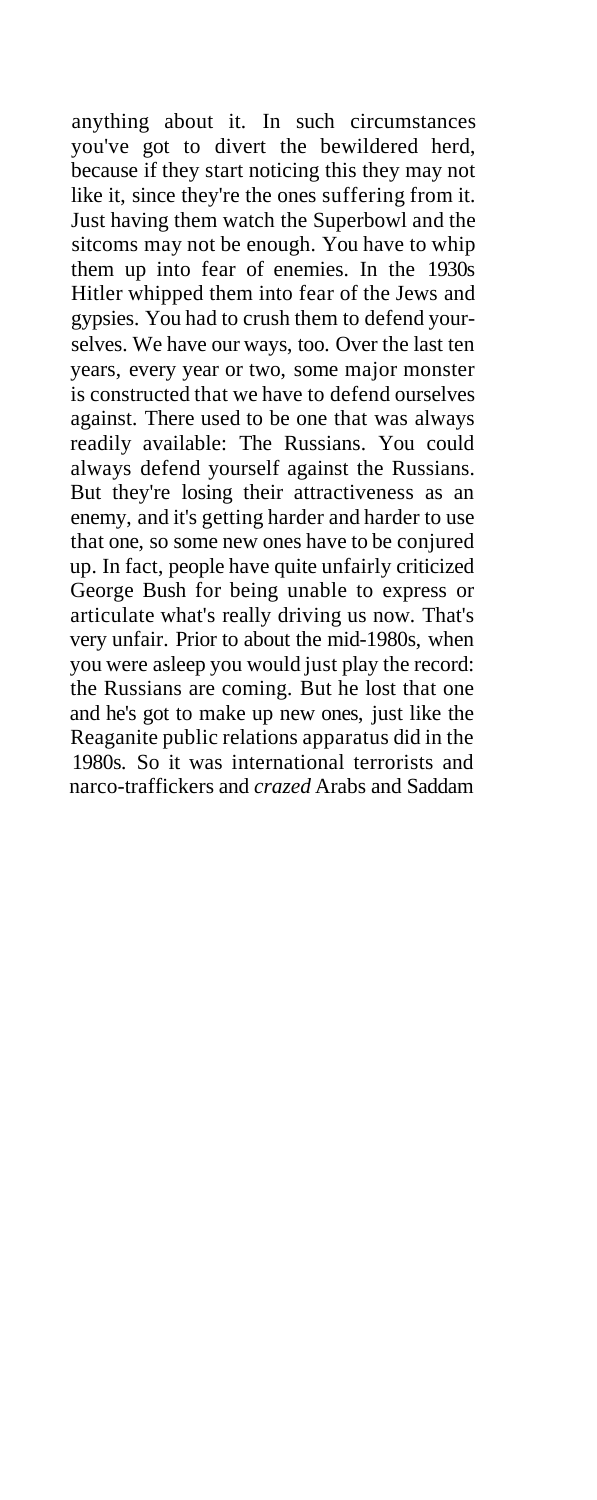Hussein, the new Hitler, was going to conquer the world. They've got to keep coming up one after another. You frighten the population, terrorize them, intimidate them so that they're too afraid to travel and cower in fear. Then you have a magnificent victory over Grenada, Panama, or some other defenseless thirdworld army that you can pulverize before you ever bother to look at them—which is just what happened. That gives relief. We were saved at the last minute. That's one of the ways in which you can keep the bewildered herd from paying attention to what's really going on around them, keep them diverted and controlled. The next one that's coming along, most likely, will be Cuba. That's going to require a continuation of the illegal economic warfare, possibly a revival of the extraordinary international terrorism. The most major international terrorism organized yet has been the Kennedy administration's Operation Mongoose, then the things that followed along, against Cuba. There's been nothing remotely comparable to it except perhaps the war against Nicaragua, if you call that terrorism. The World Court classified it as something more like aggression. There's always an ideological offensive that builds up a chimerical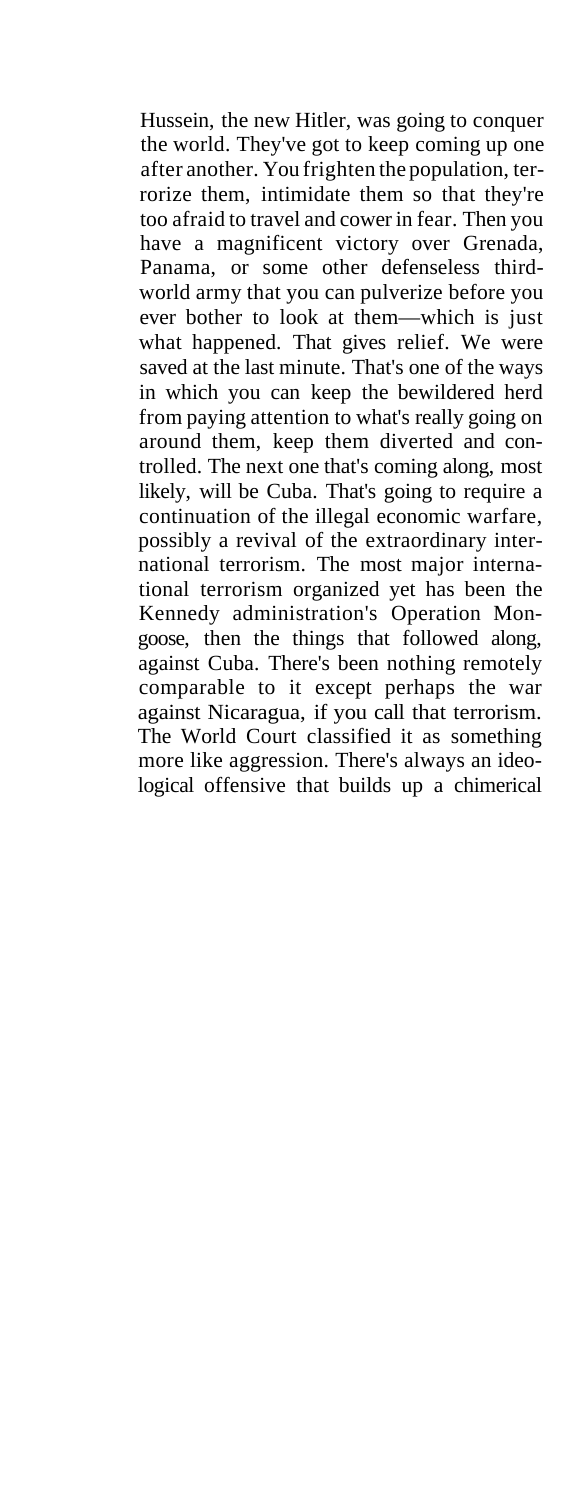monster, then campaigns to have it crushed. You can't go in if they can fight back. That's much too dangerous. But if you are sure that they will be crushed, maybe we'll knock that one off and heave another sigh of relief.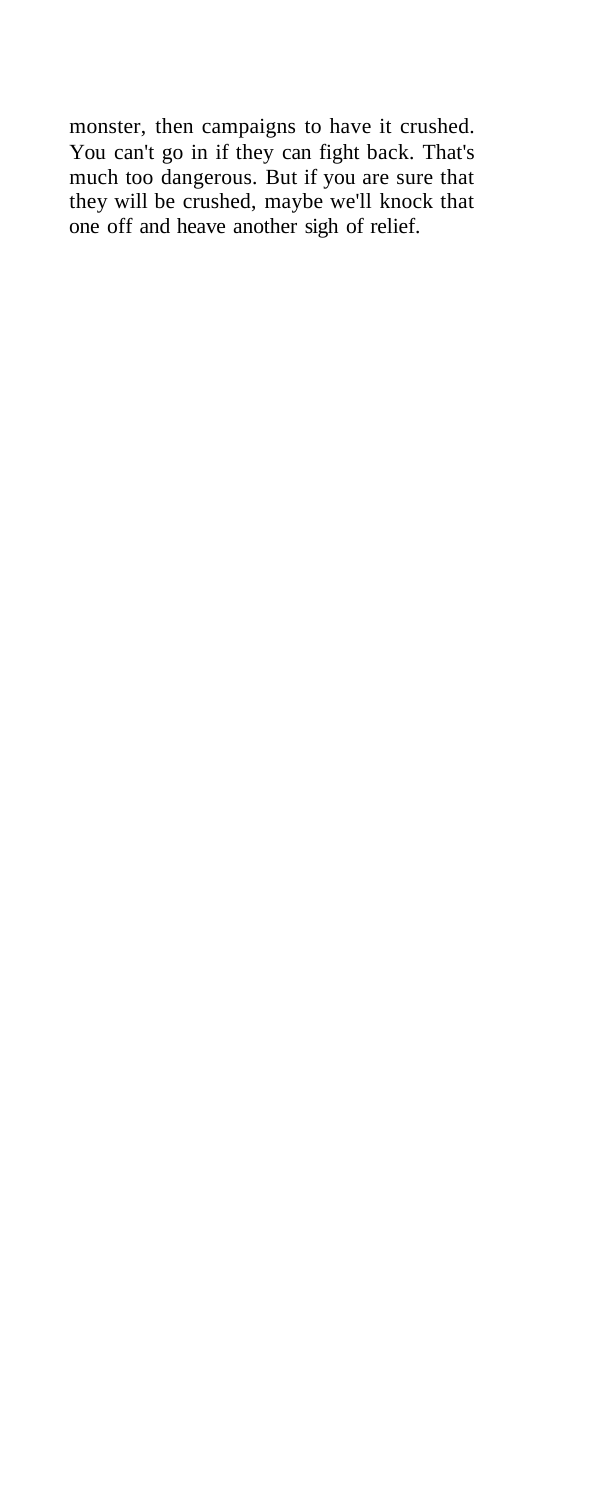## **SELECTIVE PERCEPTION**

This has been going on for quite a while. In May 1986, the memoirs of the released Cuban prisoner, Armando Valladares, came out. They quickly became a media sensation. I'll give you a couple of quotes. The media described his revelations as "the definitive account of the vast system of torture and prison by which Castro punishes and obliterates political opposition." It was "an inspiring and unforgettable account" of the "bestial prisons," inhuman torture, [and] record of state violence [under] yet another of this century's mass murderers, who we learn, at last, from this book "has created a new despotism that has institutionalized torture as a mechanism of social control" in "the hell that was the Cuba that [Valladares] lived in." That's the *Washington Post* and *New York Times* in repeated reviews. Castro was described as "a dictatorial goon." His atrocities were revealed in this book so conclusively that "only the most light-headed and cold-blooded Western intellectual will come to the tyrant's defense," said the *Washington Post.* Remember, this is the account of what happened to one man. Let's say it's all true. Let's raise no ques-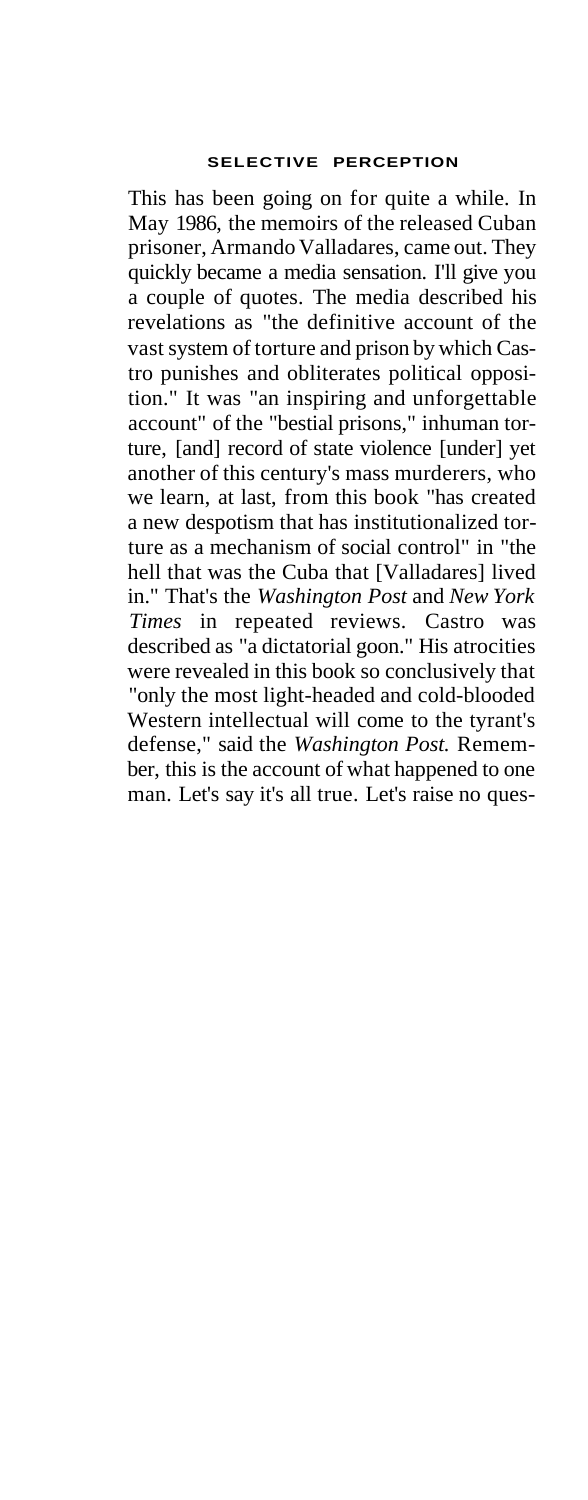tions about what happened to the one man who says he was tortured. At a White House ceremony marking Human Rights Day, he was singled out by Ronald Reagan for his courage in enduring the horrors and sadism of this bloody Cuban tyrant. He was then appointed the U.S. representative at the U.N. Human Rights Commission, where he has been able to perform signal services defending the Salvadoran and Guatemalan governments against charges that they conduct atrocities so massive that they make anything he suffered look pretty minor. That's the way things stand.

That was May 1986. It was interesting, and it tells you something about the manufacture of consent. The same month, the surviving members of the Human Rights Group of El Salvador—the leaders had been killed—were arrested and tortured, including Herbert Anaya, who was the director. They were sent to a prison—La Esperanza (hope) Prison. While they were in prison they continued their human rights work. They were lawyers, they continued taking affidavits. There were 432 prisoners in that prison. They got signed affidavits from 430 of them in which they described, under oath, the torture that they had received: electrical torture and other atrocities, including, in one case,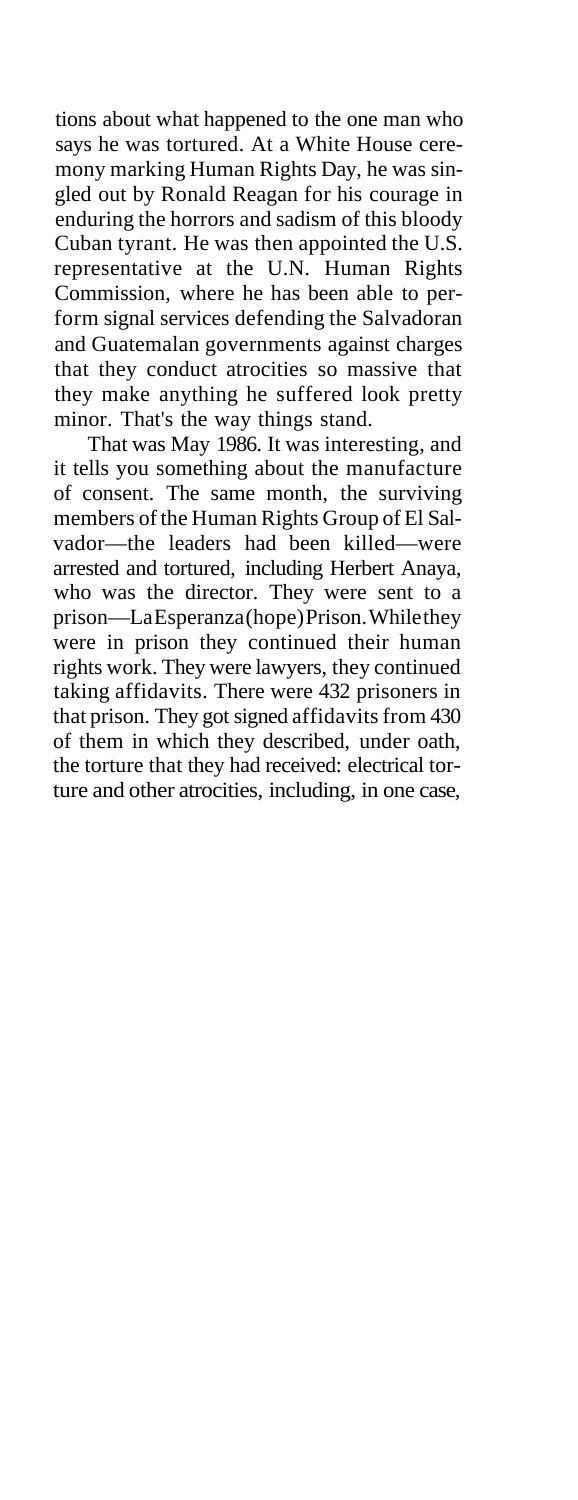torture by a North American U.S. major in uniform, who is described in some detail. This is an unusually explicit and comprehensive testimony, probably unique in its detail about what's going on in a torture chamber. This 160-page report of the prisoners' sworn testimony was sneaked out of prison, along with a videotape which was taken showing people testifying in prison about their torture. It was distributed by the Marin County Interfaith Task Force. *The national press refused to cover it. The TV stations refused to run it.* There was an article in the local Marin County newspaper, the *San Francisco Examiner,* and I think that's all. No one else would touch it. This was a time when there was more than a few "light-headed and cold-blooded Western intellectuals" who were singing the praises of Jose Napoleon Duarte and of Ronald Reagan. Anaya was not the subject of any tributes. He didn't get on Human Rights Day. He wasn't appointed to anything. He was released in a prisoner exchange and then assassinated, apparently by the U.S.-backed security forces. Very little information about that ever appeared. The media never asked whether exposure of the atrocities—instead of sitting on them and silencing them—might have saved his life.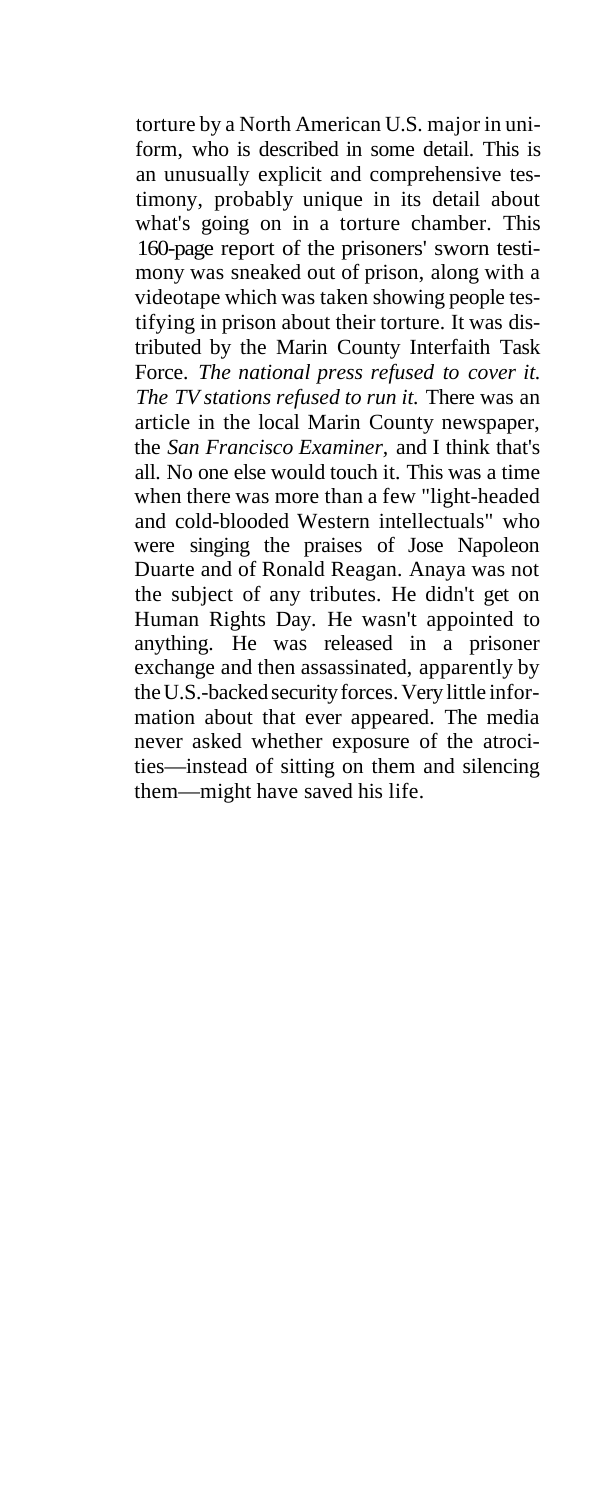This tells you something about the way a well-functioning system of consent manufacturing works. In comparison with the revelations of Herbert Anaya in El Salvador, Valladares's memoirs are not even a pea next to the mountain. But you've got your job to do. That takes us toward the next war. I expect, we're going to hear more and more of this, until the next operation takes place.

A few remarks about the last one. Let's turn finally to that. Let me begin with this University of Massachusetts study that I mentioned before. It has some interesting conclusions. In the study people were asked whether they thought that the United States should intervene with force to reverse illegal occupation or serious human rights abuses. By about two to one, people in the United States thought we should. We should use force in the case of illegal occupation of land and *severe* human rights abuses. If the United States was to follow that advice, we would bomb El Salvador, Guatemala, Indonesia, Damascus, Tel Aviv, Capetown, Turkey, Washington, and a whole list of other states. These are all cases of illegal occupation and aggression and severe human rights abuses. If you know the facts about that range of examples, you'll know very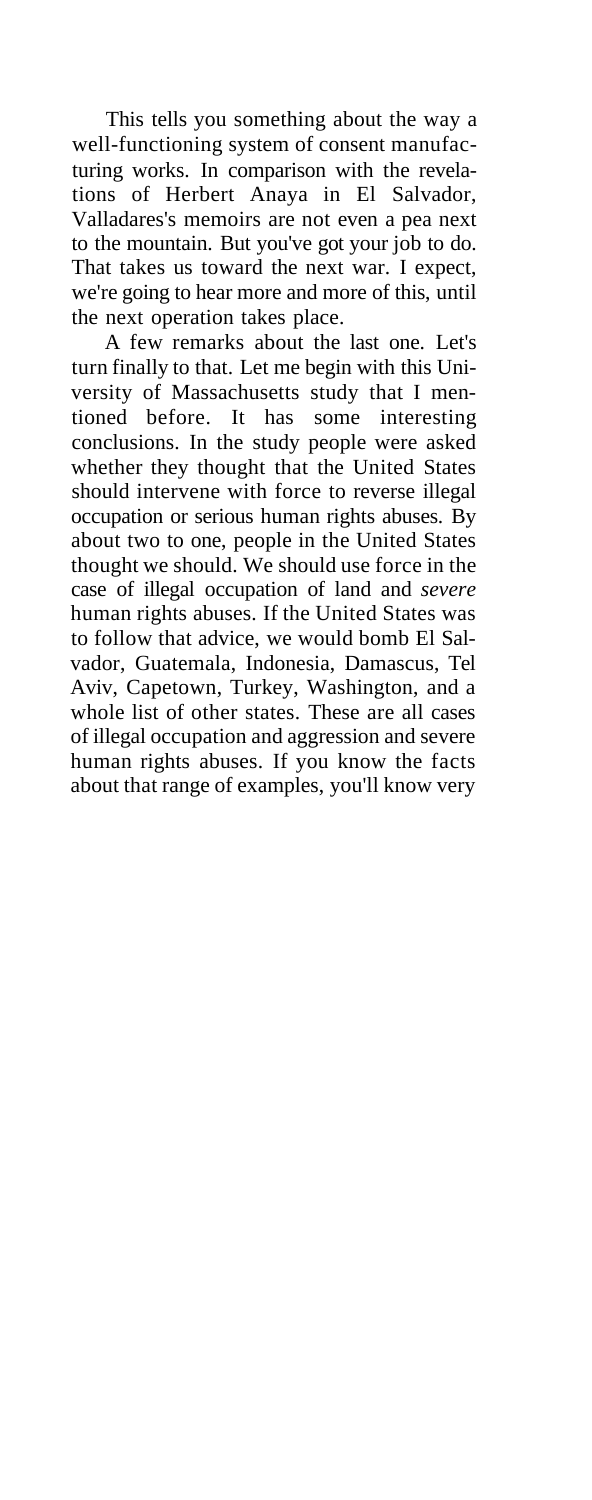well that Saddam Hussein's aggression and atrocities fall well within the range. They're not the most extreme. Why doesn't anybody come to that conclusion? The reason is that nobody knows. In a well-functioning propaganda system, nobody would know what I'm talking about when I list that range of examples. If you bother to look, you find that those examples are quite appropriate.

Take one that was ominously close to being perceived during the Gulf War. In February, right in the middle of the bombing campaign, the government of Lebanon requested Israel to observe U.N. Security Council Resolution 425, which called on it to withdraw immediately and unconditionally from Lebanon. That resolution dates from March 1978. There have since been two subsequent resolutions calling for the immediate and unconditional withdrawal of Israel from Lebanon. Of course it doesn't observe them because the United States backs it in maintaining that occupation. Meanwhile southern Lebanon is terrorized. There are big torture-chambers with horrifying things going on. It's used as a base for attacking other parts of Lebanon. Since 1978, Lebanon was invaded, the city of Beirut was bombed, about 20,000 people were killed, about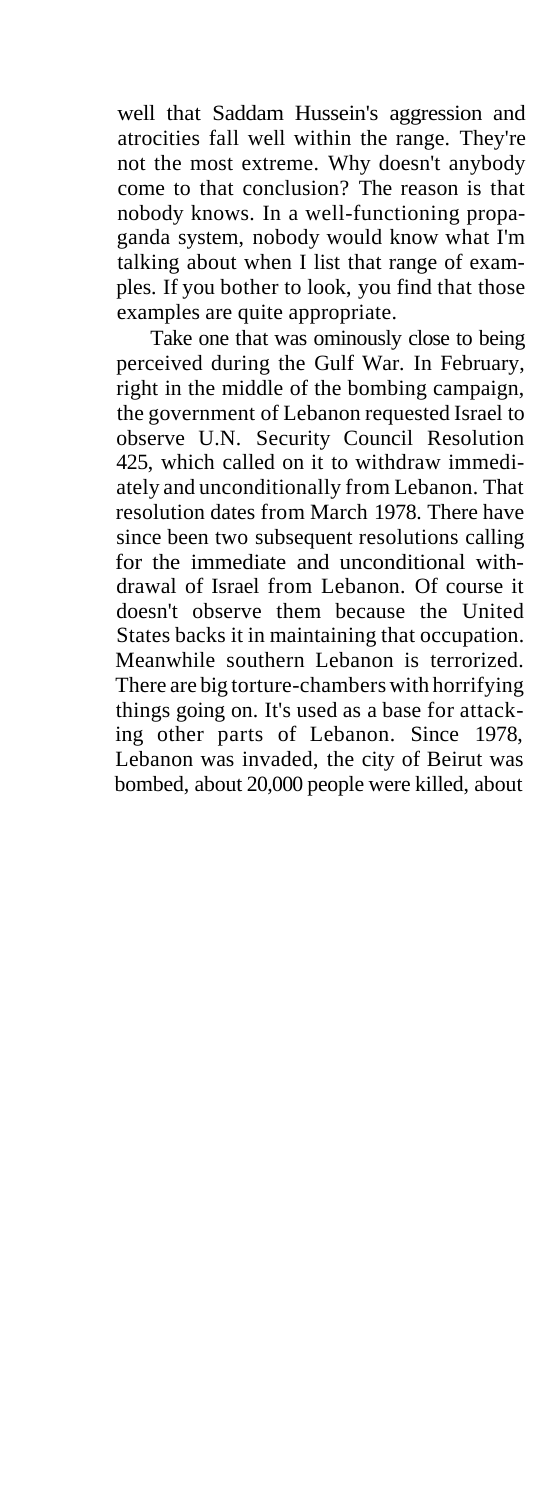80 percent of them civilians, hospitals were destroyed, and more terror, looting, and robbery was inflicted. All fine, the United States backed it. That's just one case. You didn't see anything in the media about it or any discussion about whether Israel and the United States should observe U.N. Security Council Resolution 425 or any of the other resolutions, nor did anyone call for the bombing of Tel Aviv, although by the principles upheld by two-thirds of the population, we should. After all, that's illegal occupation and severe human rights abuses. That's just one case. There are much worse ones. The Indonesian invasion of East Timor knocked off about 200,000 people. They all look minor by that one. That was strongly backed by the United States and is *still* going on with major United States diplomatic and military support. We can go on and on.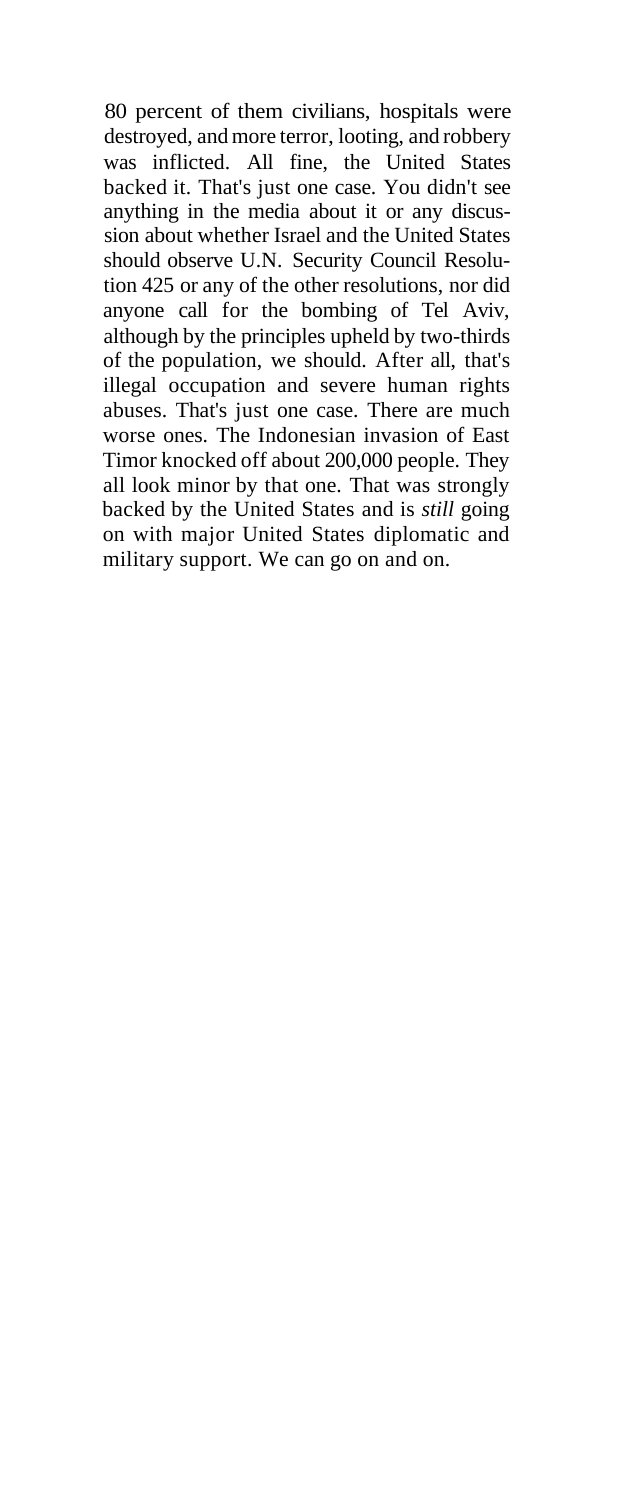#### **THE GULF WAR**

That tells you how a well-functioning propaganda system works. People can believe that when we use force against Iraq and Kuwait it's because we really observe the principle that illegal occupation and human rights abuses should be met by force. They don't see what it would mean if those principles were applied to U.S. behavior. That's a success of propaganda of quite a spectacular type.

Let's take a look at another case. If you look closely at the coverage of the war since August (1990), you'll notice that there are a couple of striking voices missing. For example, there is an Iraqi democratic opposition, in fact, a very courageous and quite substantial Iraqi democratic opposition. They, of course, function in exile because they couldn't survive in Iraq. They are in Europe primarily. They are bankers, engineers, architects—people like that. They are articulate, they have voices, and they speak. The previous February, when Saddam Hussein was still George Bush's favorite friend and trading partner, they actually came to Washington, according to Iraqi democratic opposition sources, with a plea for some kind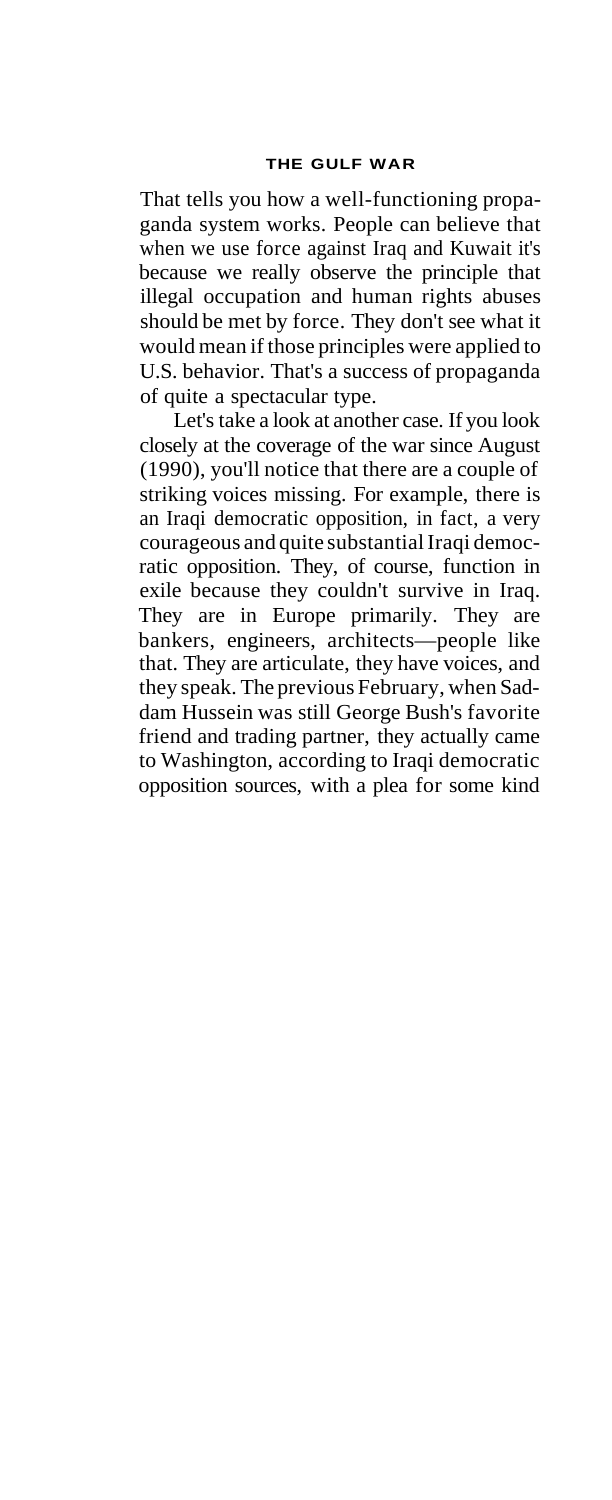of support for a demand of theirs calling for a parliamentary democracy in Iraq. They were totally rebuffed, because the United States had no interest in it. There was no reaction to this in the public record.

Since August it became a little harder to ignore their existence. In August we suddenly turned against Saddam Hussein after having favored him for many years. Here was an Iraqi democratic opposition who ought to have some thoughts about the matter. They would be happy to see Saddam Hussein drawn and quartered. He killed their brothers, tortured their sisters, and drove them out of the country. They have been fighting against his tyranny throughout the whole time that Ronald Reagan and George Bush were cherishing him. What about their voices? Take a look at the national media and see how much you can find about the Iraqi democratic opposition from August through March (1991). You can't find a word. It's not that they're inarticulate. They have statements, proposals, calls and demands. If you look at them, you find that they're indistinguishable from those of the American peace movement. They're against Saddam Hussein and they're against the war against Iraq. They don't want their country destroyed. What they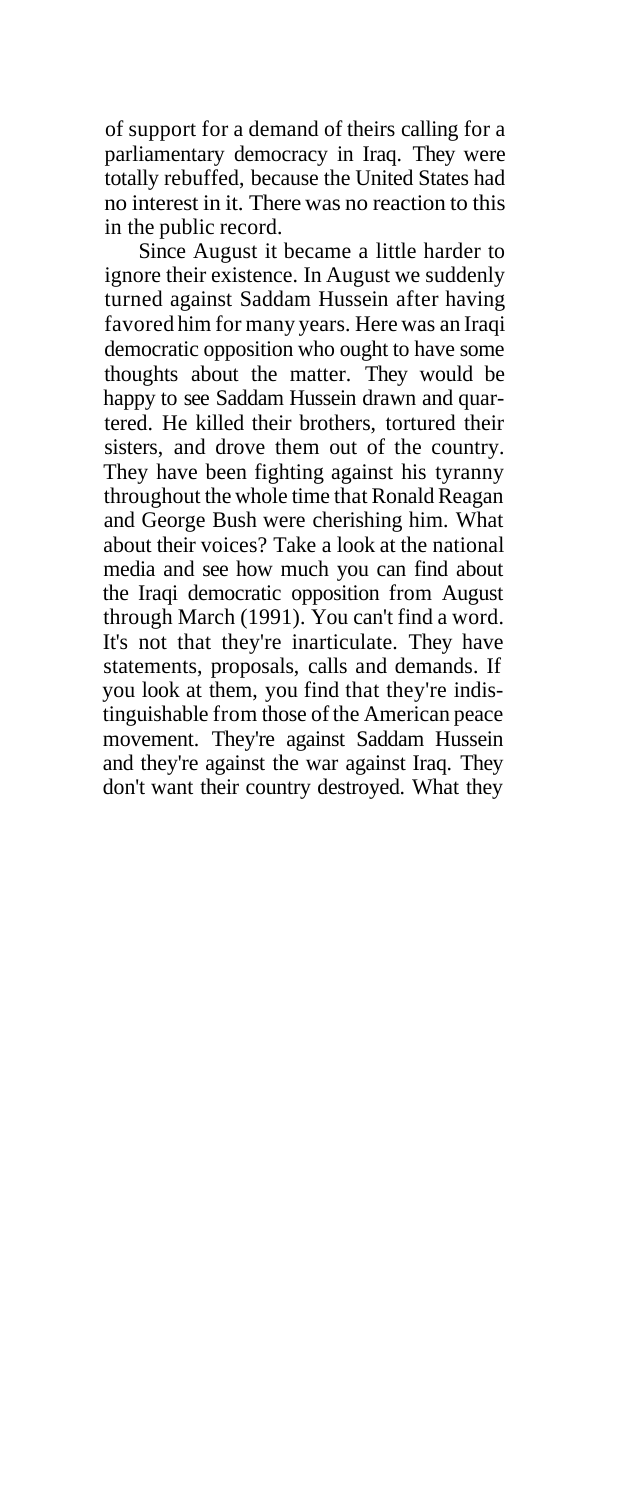want is a peaceful resolution, and they knew perfectly well that it might have been achievable. That's the wrong view and therefore they're out. We don't hear a word about the Iraqi democratic opposition. If you want to find out about them, pick up the German press, or the British press. They don't say much about them, but they're less controlled than we are and they say something.

This is a spectacular achievement of propaganda. First, that the voices of the Iraqi democrats are completely excluded, and second, that nobody notices it. That's interesting, too. It takes a really deeply indoctrinated population not to notice that we're not hearing the voices of the Iraqi democratic opposition and not asking the question, Why? and finding out the obvious answer: because the Iraqi democrats have their own thoughts; they agree with the international peace movement and therefore they're out.

Let's take the question of the reasons for the war. Reasons were offered for the war. The reasons are: aggressors cannot be rewarded and aggression must be reversed by the quick resort to violence; that was the reason for the war. There was basically no other reason advanced. Can that possibly be the reason for the war?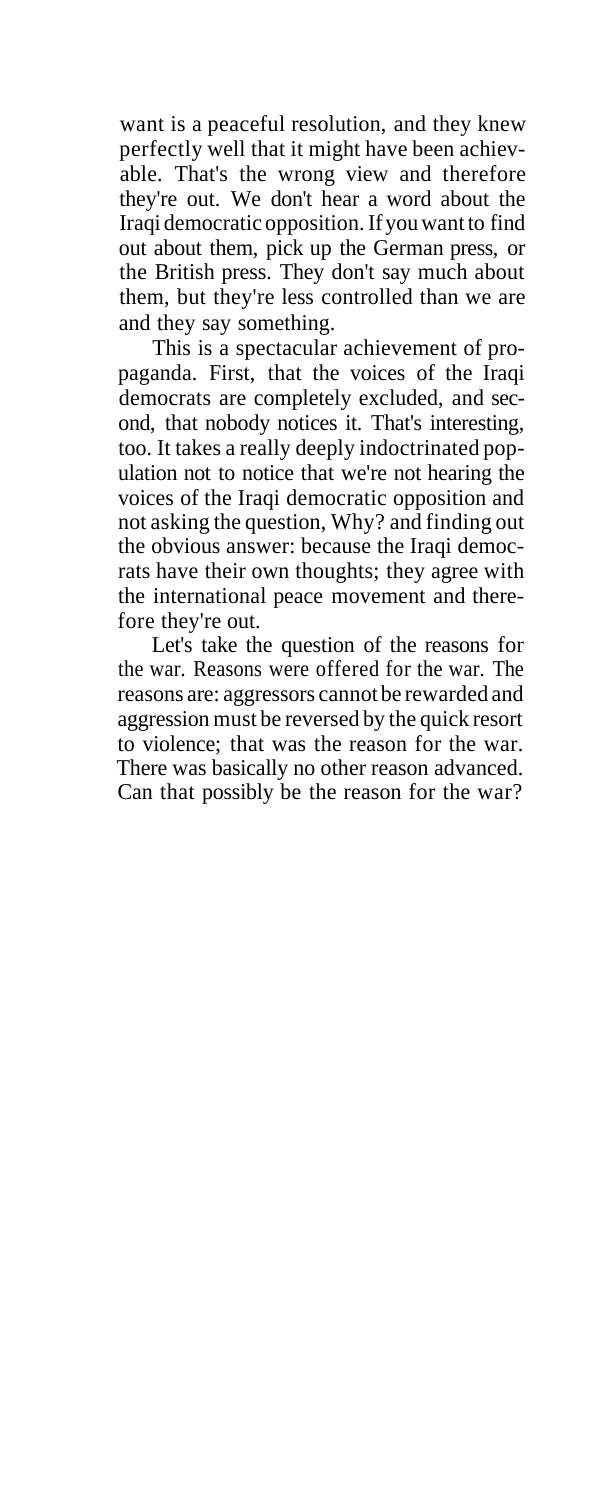Does the United States uphold those principles, that aggressors cannot be rewarded and that aggression must be reversed by a quick resort to violence? I won't insult your intelligence by running through the facts, but the fact is those arguments could be refuted in two minutes by a literate teenager. However, they never were refuted. Take a look at the media, the liberal commentators and critics, the people who testified in Congress and see whether anybody questioned the assumption that the United States stands up to those principles. Has the United States opposed its own aggression in Panama and insisted on bombing Washington to reverse it? When the South African occupation of Namibia was declared illegal in 1969, did the United States impose sanctions on food and medicine? Did it go to war? Did it bomb Capetown? No, it carried out twenty years of "quiet diplomacy." It wasn't very pretty during those twenty years. In the years of the Reagan-Bush administration alone, about 1.5 million people were killed by South Africa just in the surrounding countries. Forget what was happening in South Africa and Namibia. Somehow that didn't sear our sensitive souls. We continued with "quite diplomacy" and ended up with ample reward for the aggressors. They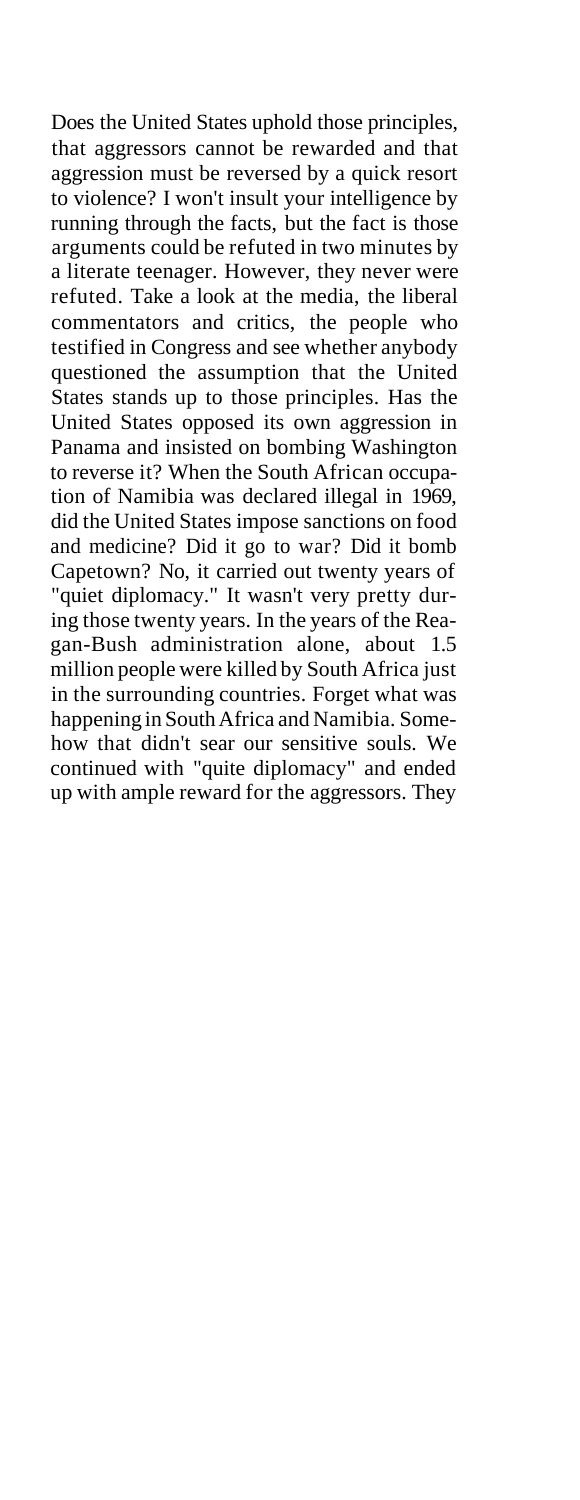were given the major port in Namibia and plenty of advantages that took into account their security concerns. Where is this principle that we uphold? Again, it's child's play to demonstrate that those couldn't possibly have been the reasons for going to war, because we don't uphold these principles. But nobody did it—that's what's important. And nobody bothered to point out the conclusion that follows: No reason was given for going to war. None. No reason was given for going to war that could not be refuted by a literate teenager in about two minutes. That again is the hallmark of a totalitarian culture. It ought to frighten us, that we are so deeply totalitarian that we can be driven to war without any reason being given for it and without anybody noticing Lebanon's request or caring. It's a very striking fact.

Right before the bombing started, in mid-January, a major Washington Post-ABC poll revealed something interesting. People were asked, If Iraq would agree to withdraw from Kuwait in return for Security Council consideration of the problem of Arab-Israeli conflict, would you be in favor of that? By about two-toone, the population was in favor of that. So was the whole world, including the Iraqi democratic opposition. So it was reported that two-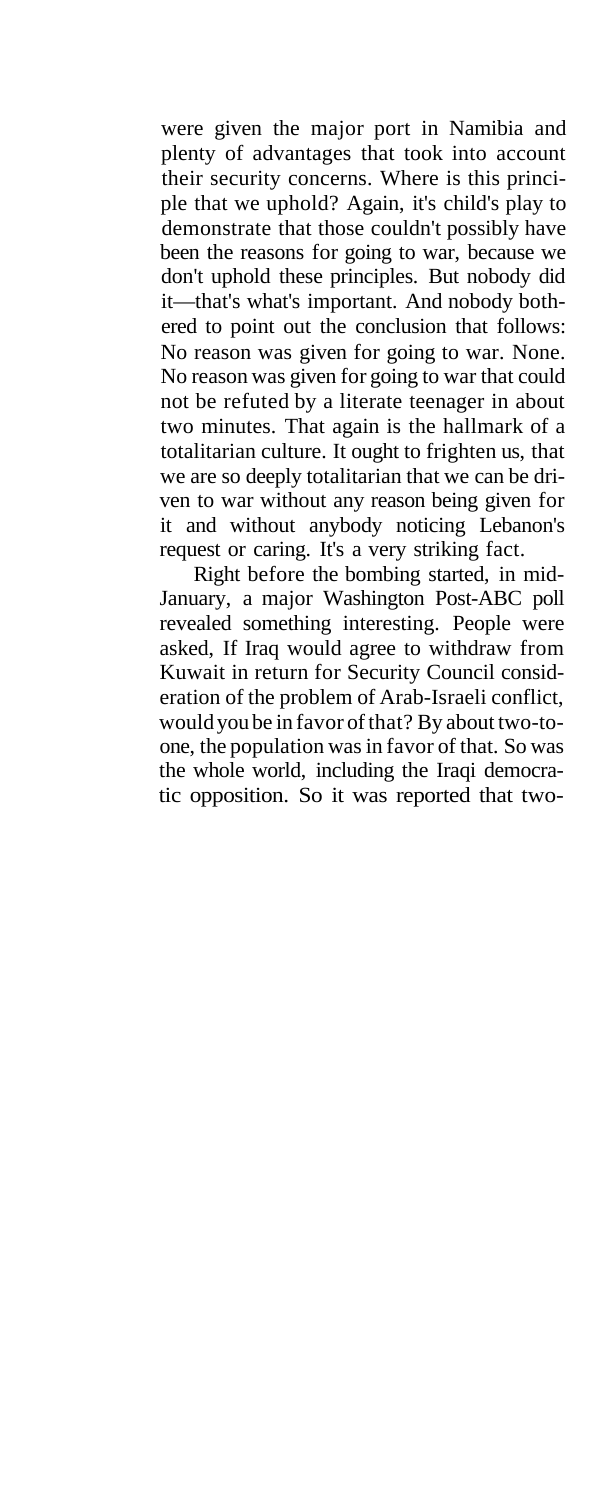thirds of the American population were in favor of that. Presumably, the people who were in favor of that thought they were the only ones in the world to think so. Certainly nobody in the press had said that it would be a good idea. The orders from Washington have been, we're supposed to be against "linkage," that is, diplomacy, and therefore everybody goosestepped on command and everybody was against diplomacy. Try to find commentary in the press—you can find a column by Alex Cockburn in the Los *Angeles Times,* who argued that it would be a good idea. The people who were answering that question thought, I'm alone, but that's what I think. Suppose they knew that they weren't alone, that other people thought it, like the Iraqi democratic opposition. Suppose that they knew that this was not hypothetical, that in fact Iraq had made exactly such an offer. It had been released by high U.S. officials just eight days earlier. On January 2, these officials had released an Iraqi offer to withdraw totally from Kuwait in return for consideration by the Security Council of the Arab-Israeli conflict and the problem of weapons of mass destruction. The United States had been refusing to negotiate this issue since well before the invasion of Kuwait. Suppose that people had known that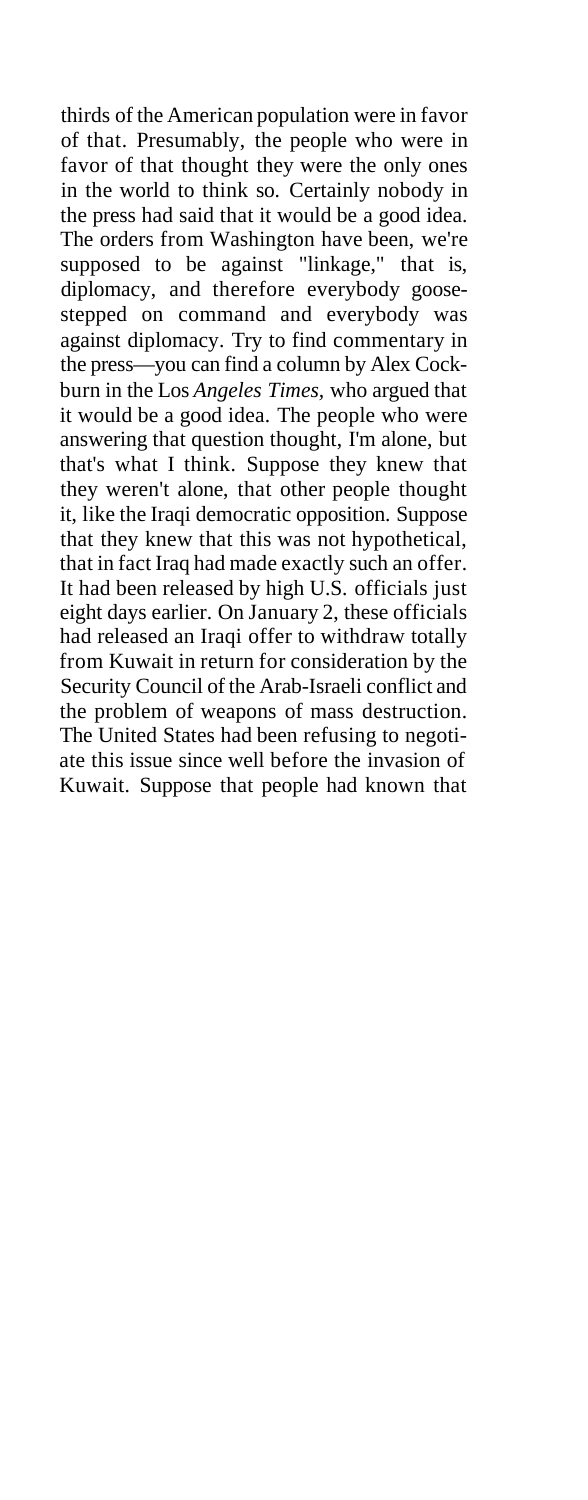the offer was actually on the table and that it was widely supported and that in fact it's exactly the kind of thing that any rational person would do if they were interested in peace, as we do in other cases, in the rare cases that we do want to reverse aggression. Suppose that it had been known. You can make your own guesses, but I would assume that the two-thirds would probably have risen to 98 percent of the population. Here you have the great successes of propaganda. Probably not one person who answered the poll knew any of the things I've just mentioned. The people thought they were alone. Therefore it was possible to proceed with the war policy without opposition.

There was a good deal of discussion about whether sanctions would work. You had the head of the CIA come up and discuss whether sanctions would work. However, there was no discussion of a much more obvious question: Had sanctions already worked? The answer is yes, apparently they had—probably by late August, very likely by late December. It was very hard to think up any other reason for the Iraqi offers of withdrawal, which were authenticated or in some cases released by high U.S. officials, who described them as "serious" and "negotiable." So the real question is: Had sanc-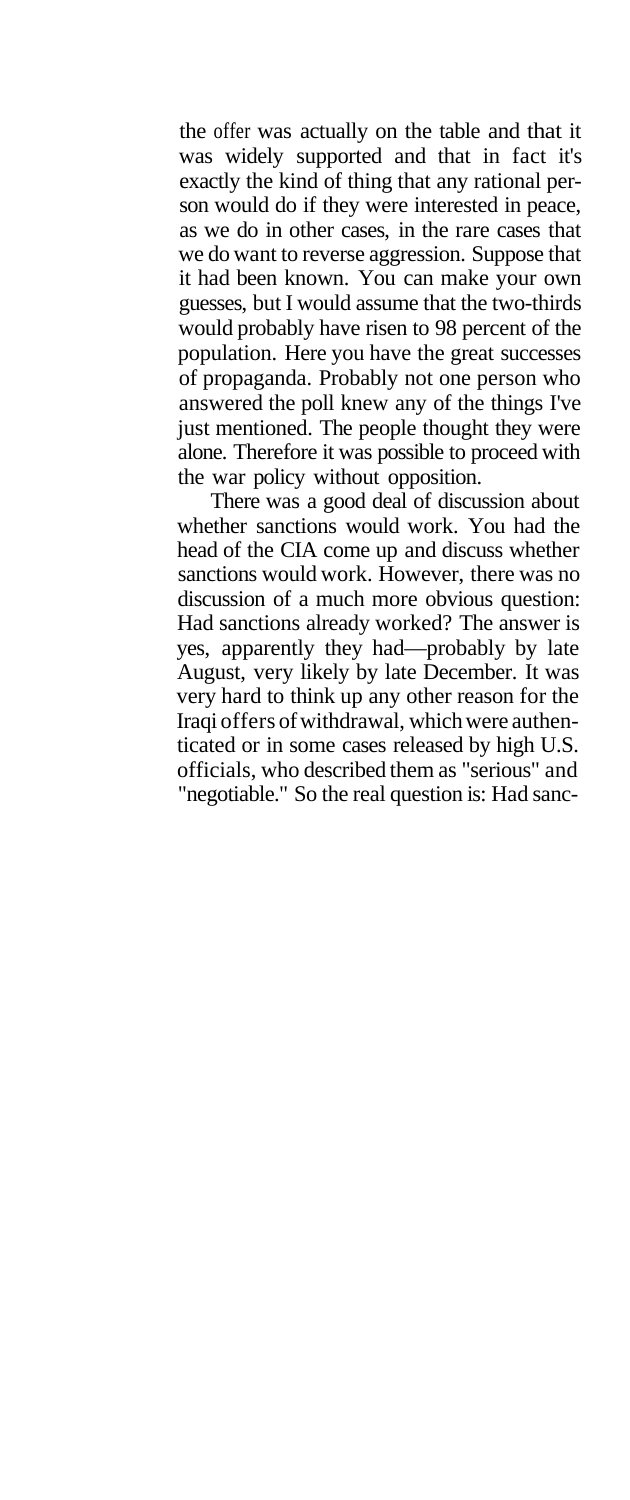tions already worked? Was there a way out? Was there a way out in terms quite acceptable to the general population, the world at large and the Iraqi democratic opposition? These questions were not discussed, and it's crucial for a well-functioning propaganda system that they *not* be discussed. That enables the chairman of the Republican National Committee to say that if any Democrat had been in office, Kuwait would not be liberated today. He can say that and no Democrat would get up and say that if I were president it would have been liberated not only today but six months ago, because there were opportunities then that I would have pursued and Kuwait would have been liberated without killing tens of thousands of people and without causing an environmental catastrophe. No Democrat would say that because no Democrat took that position. Henry Gonzalez and Barbara Boxer took that position. But the number of people who took it is so marginal that it's virtually nonexistent. Given the fact that almost no Democratic politician would say that, Clayton Yeutter is free to make his statements.

When Scud missiles hit Israel, nobody in the press applauded. Again, that's an interesting fact about a well-functioning propaganda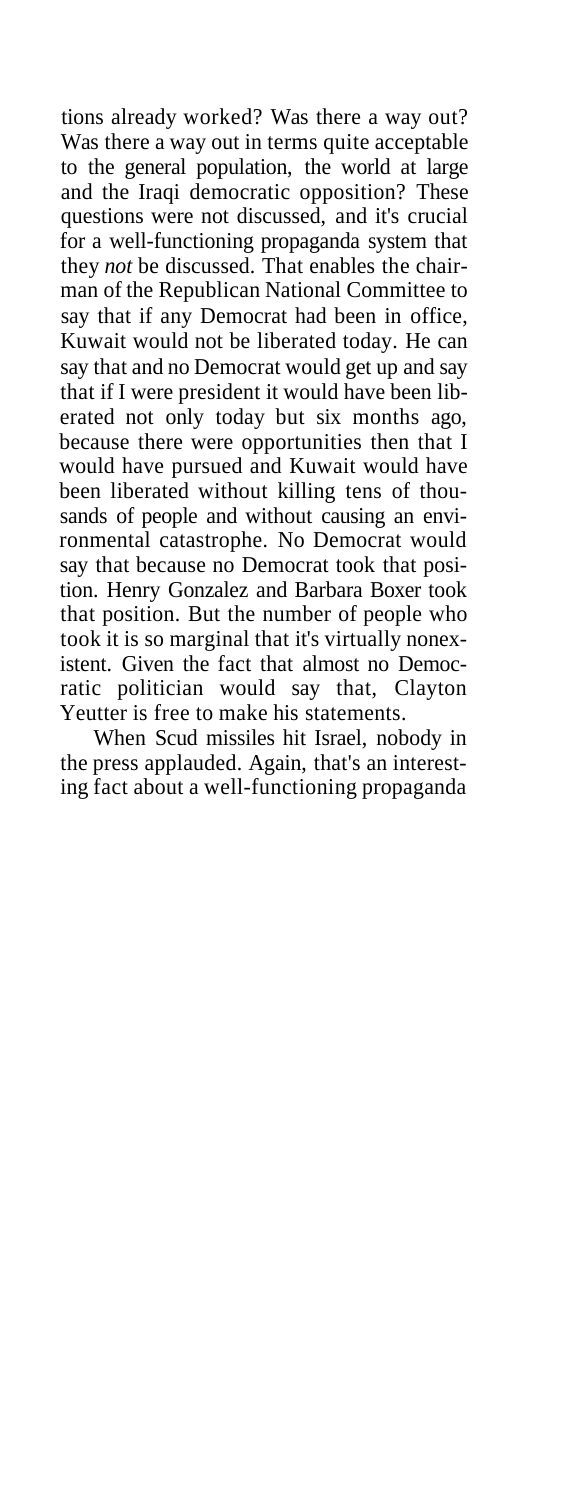system. We might ask, why not? After all, Saddam Hussein's arguments were as good as George Bush's arguments. What were they, after all? Let's just take Lebanon. Saddam Hussein says that he can't stand annexation. He can't let Israel annex the Syrian Golan Heights and East Jerusalem, in opposition to the unanimous agreement of the Security Council. He can't stand annexation. He can't stand aggression. Israel has been occupying southern Lebanon since 1978 in violation of Security Council resolutions that it refuses to abide by. In the course of that period it attacked all of Lebanon, still bombs most of Lebanon at will. He can't stand it. He might have read the Amnesty International report on Israeli atrocities in the West Bank. His heart is bleeding. He can't stand it. Sanctions can't work because the United States vetoes them. Negotiations won't work because the United States blocks them. What's left but force? He's been waiting for years. Thirteen years in the case of Lebanon, 20 years in the case of the West Bank. You've heard that argument before. The only difference between that argument and the one you heard is that Saddam Hussein could truly say sanctions and negotiations can't work because the United States blocks them. But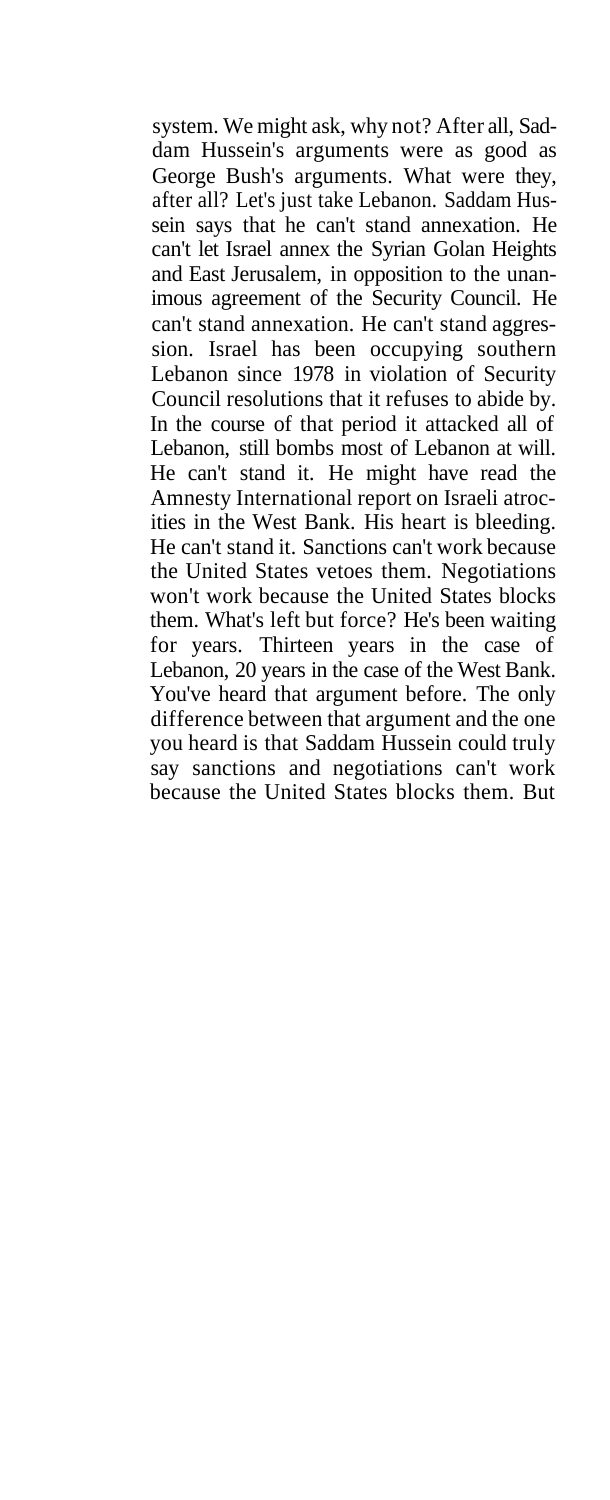George Bush couldn't say that, because sanctions apparently had worked, and there was every reason to believe that negotiations could work—except that he adamantly refused to pursue them, saying explicitly, there will be no negotiations right through. Did you find anybody in the press who pointed that out? No. It's a triviality. It's something that, again, a literate teenager could figure out in a minute. But nobody pointed it out, no commentator, no editorial writer. That, again, is the sign of a very well-run totalitarian culture. It shows that the manufacture of consent is working.

Last comment about this. We could give many examples, you could make them up as you go along. Take the idea that Saddam Hussein is a monster about to conquer the world widely believed, in the United States, and not unrealistically. It was drilled into people's heads over and over again: He's about to take everything. We've got to stop him now. How did he get that powerful? This is a small, thirdworld country without an industrial base. For eight years Iraq had been fighting Iran. That's post-revolutionary Iran, which had decimated its officer corps and most of its military force. Iraq had a little bit of support in that war. It was backed by the Soviet Union, the United States,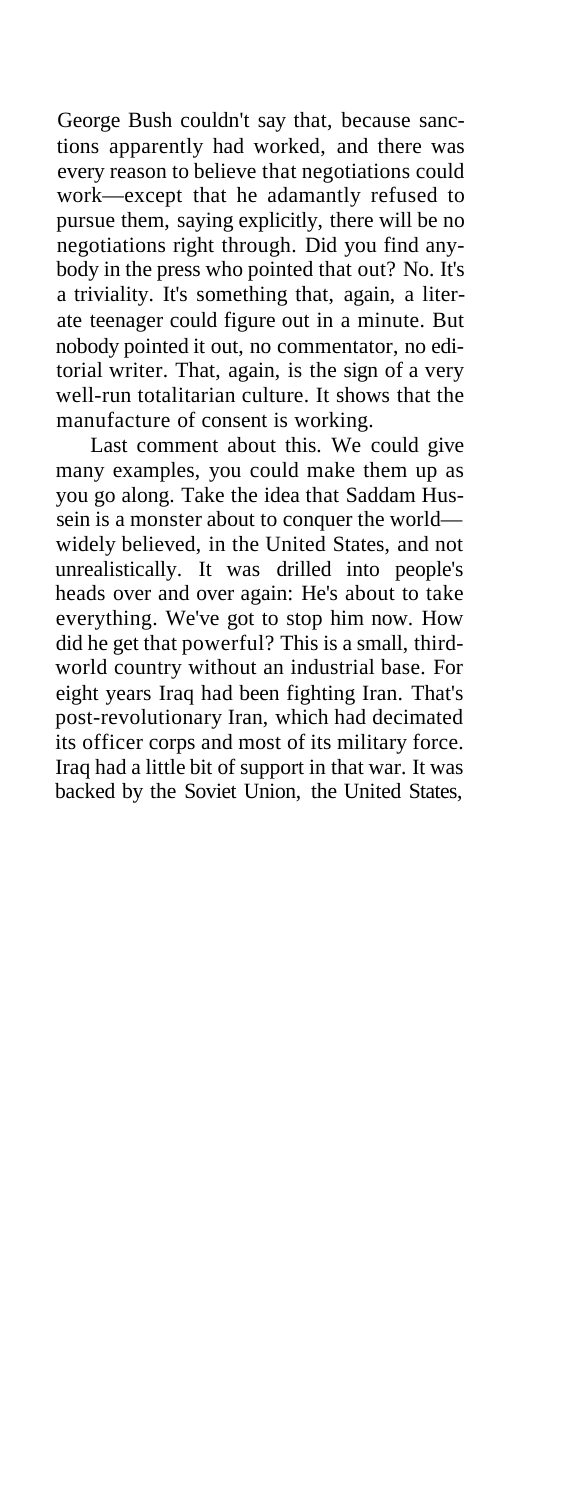Europe, the major Arab countries, and the Arab oil producers. It couldn't defeat Iran. But all of a sudden it's ready to conquer the world. Did you find anybody who pointed that out? The fact of the matter is, this was a third-world country with a peasant army. It is now being conceded that there was a ton of disinformation about the fortifications, the chemical weapons, etc. But did you find anybody who pointed it out? No. You found virtually nobody who pointed it out. That's typical. Notice that this was done one year after exactly the same thing was done with Manuel Noriega. Manuel Noriega is a minor thug by comparison with George Bush's friend Saddam Hussein or George Bush's other friends in Beijing or George Bush himself, for that matter. In comparison with them, Manuel Noriega is a pretty minor thug. Bad, but not a world-class thug of the kind we like. He was turned into a creature larger than life. He was going to destroy us, leading the narco-traffickers. We had to quickly move in and smash him, killing a couple hundred or maybe thousand people, restoring to power the tiny, maybe eight percent white oligarchy, and putting U.S. military officers in control at every level of the political system. We had to do all those things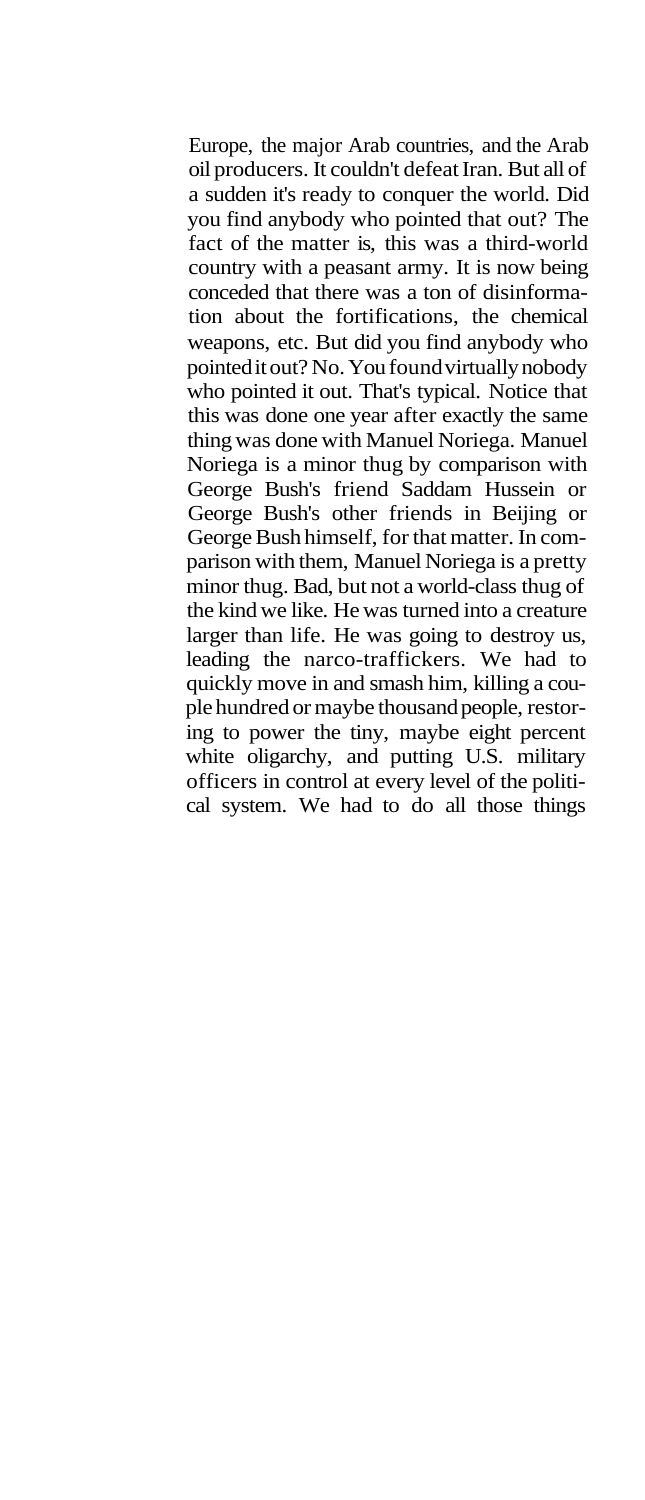because, after all, we had to save ourselves or we were going to be destroyed by this monster. One year later the same thing was done by Saddam Hussein. Did anybody point it out? Did anybody point out what had happened or why? You'll have to look pretty hard for that.

Notice that this is not all that different from what the Creel Commission when it turned a pacifistic population into raving hysterics who wanted to destroy everything German to save ourselves from Huns who were tearing the arms off Belgian babies. The techniques are maybe more sophisticated, with television and lots of money going into it, but it's pretty traditional.

I think the issue, to come back to my original comment, is not simply disinformation and the Gulf crisis. The issue is much broader. It's whether we want to live in a free society or whether we want to live under what amounts to a form of self-imposed totalitarianism, with the bewildered herd marginalized, directed elsewhere, terrified, screaming patriotic slogans, fearing for their lives and admiring with awe the leader who saved them from destruction, while the educated masses goosestep on command and repeat the slogans they're supposed to repeat and the society dete-